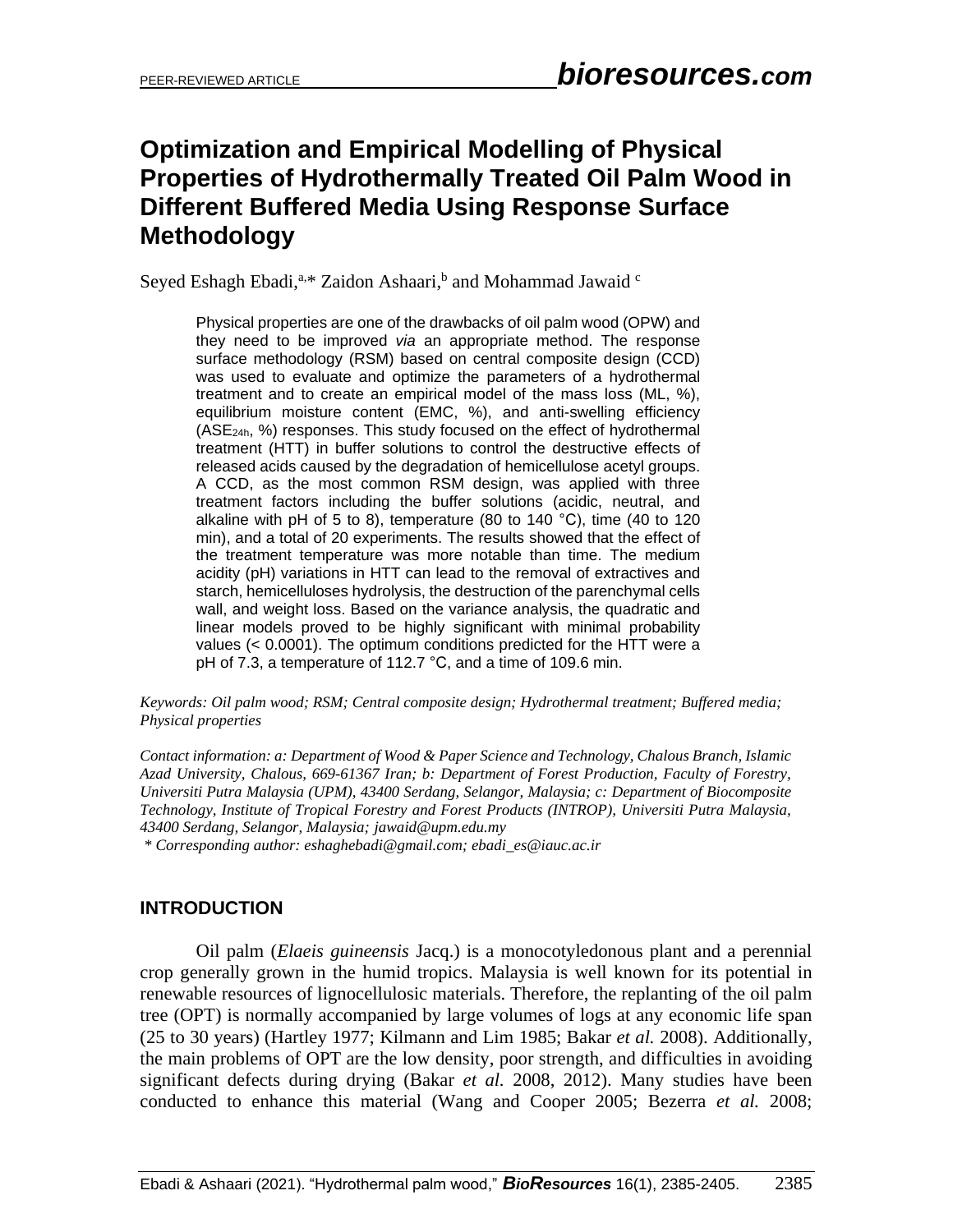Erwinsyah 2008; Amarullah *et al.* 2010; Abdullah *et al.* 2012; Widiarti *et al.* 2015; Zaidon *et al.* 2015; Endo *et al.* 2016).

Hydrothermal treatment (HTT) is a novel non-chemical, eco-friendly, and efficient method that can be used to improve wood properties (Boonstra *et al.* 1998; Tjeerdsma and Militz 2005; Sundqvist *et al.* 2006; Sandberg and Navi 2007; Talaei 2010; Loh *et al.* 2011; Talaei *et al.* 2013). The physical properties, such as mass loss (ML), equilibrium moisture content (EMC), and anti-swelling efficiency (ASE), that are important in wood applications can be improved by the treatment (Shams and Yano 2004; Poncsak *et al.* 2006; Talaei and Karimi 2012b). The treatment can remove extractives, hydrolyse hemicellulose, and alter the lignin and cellulose of lignocellulosic materials (Garrote *et al.* 1999; Gündüz *et al.* 2009; David and Madison 2010). However, the formation of acetic acid caused by acetyl functional groups of the hemicellulose in the hydrothermal process will increase the treatment medium acidity (pH) (Tjeerdsma and Militz 2005; Talaei *et al.* 2014; Talaei and Karimi 2015; Saliman *et al.* 2017). In order to improve this technique, a buffer solution is used as treatment medium (Talaei 2010; Talaei *et al.* 2013). The buffer solution can control and neutralize the medium's acidity (pH) in a specified pH level (Talaei 2010; Talaei and Karimi 2012c; Talaei *et al.* 2014; Ebadi *et al.* 2019).

There has been very limited research on the hydrothermal treatment of oil palm wood (OPW) in buffered media. Ebadi *et al.* (2016), reported that HTT using buffered solutions at 140 °C for 120 min significantly decreased some properties of the treated OPW due to the high degradation of hemicelluloses. However, the dimensional stability of the OPW was improved. Treatment temperature appears to be the important factor in enhancing the dimensional stability of the hydrothermal-treated wood (Talaei 2010; Saliman *et al.* 2017). Therefore, the initial treatment terms were determined based on some of the researchers' results such as Talaei (2010) and also a pilot-study by the article's author in similar and real circumstances (buffer solution with various pHs, temperature, and time) on the oil palm wood.

Response surface methodology (RSM) is an appropriate method for designing experiments that helps researchers to build models, evaluate the effects of several factors, and achieve the optimum conditions for desirable responses in addition to reducing the number of experiments (Khuri and Comell 1996; Wu *et al.* 2009; Khuri and Mukhopadhyay 2010). Central composite design (CCD) is considered as an identification method to predict the more accurate value of the actual response (Myers and Montgomery 2002; Bezerra *et al.* 2008). The ranges of optimization are the buffer solutions with a pH of 5 to 8, the temperature of 80 to  $140^{\circ}$ C, and time of 40 to 120 min as well. Hence, this study aims to evaluate and to optimize the effect of hydrothermal treatment variables (buffer solutions, temperature, and time) on the quality improvement of OPW. CCD and RSM were respectively used to design the experiments and to develop models to optimize treatment variables to achieve optimum improvement of OPW properties.

## **EXPERIMENTAL**

#### **Sample Preparation**

Three mature oil palm trees (30 years old) were randomly harvested at the Agricultural Park, Universiti Putra Malaysia (UPM), Serdang-Selangor, Malaysia. Samples were prepared from the outer section of the oil palm trunk (OPT) to minimise variation due to the heterogeneity of the cross-section of the OPT. The trunks were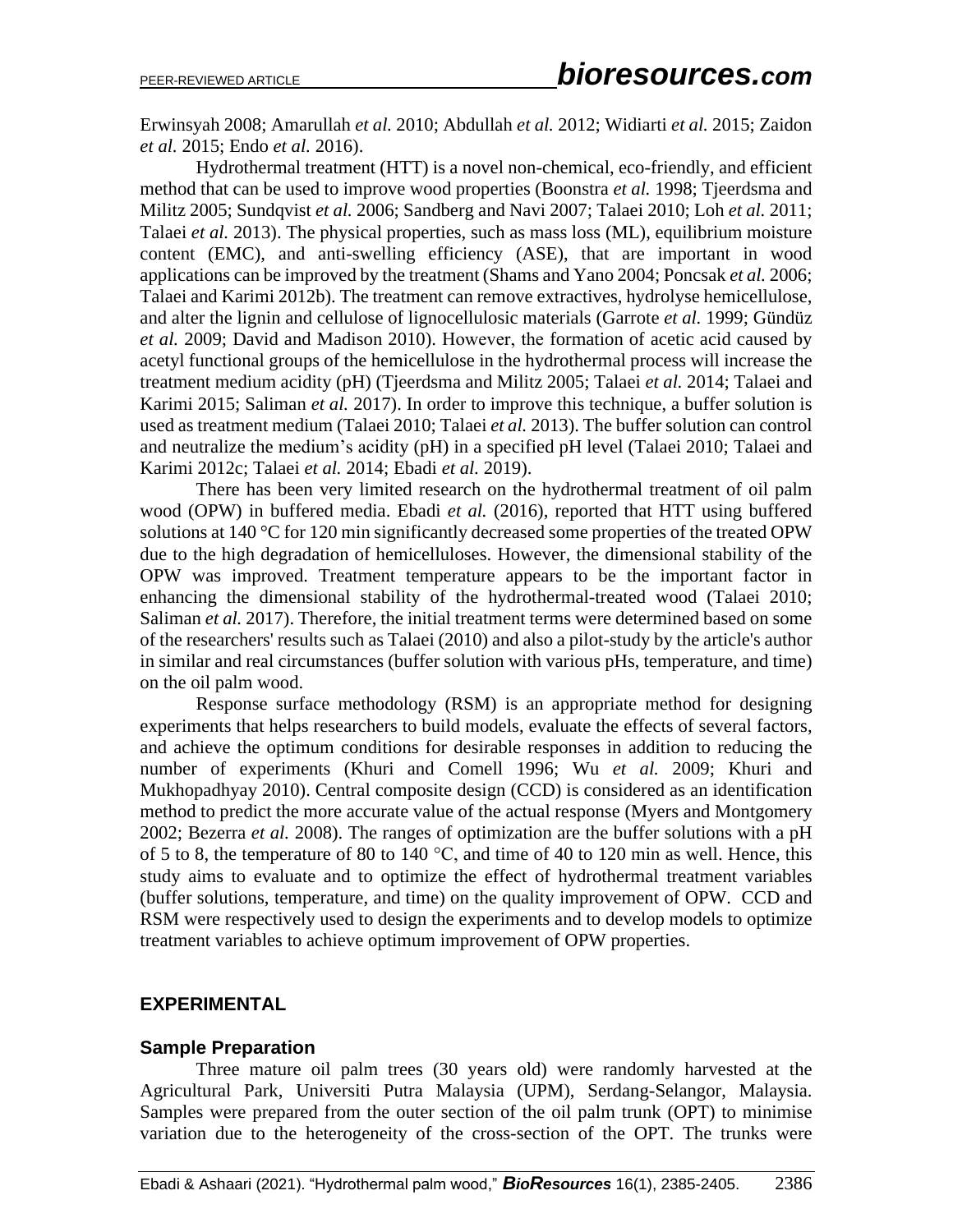converted by head band-saw and flat sawn into dimensions of 600 mm  $\times$  50 mm  $\times$  50 mm. To prevent fungal attack and moisture loss, all samples were immediately kept in a coldroom ( $\approx$  4 °C). Buffer solutions (pH 5 to 8) were prepared from di-sodium hydrogen phosphate dehydrate (Na<sub>2</sub>HPO<sub>4</sub>.2H<sub>2</sub>O) and citric acid-monohydrate ( $C_6H_8O_7.H_2O$ ) with different concentrations.

#### *Hydrothermal treatment (HTT)*

The HTT was conducted by heating and impregnating the samples in various buffered media with different pHs (5 to 8) under atmospheric pressure in a laboratory digester. Meanwhile, in this study, the pressure was not varied. The pressure was changed by changing the temperature and time as the main variables. So the pressure was not monitored during the treatment. To measure and evaluate each physical property in each treatment combination, 8 to 10 green samples with the moisture content of approximately 114% were placed into the digester and then treated using the buffered solutions in suggested temperature and time by CCD. After HTT, the treated samples were discharged from the digester and thus kept in a conditioning room (20  $\pm$  2 °C and 65  $\pm$  3 %) to reach a moisture content of approximately  $12 \pm 2\%$ .

#### *Experimental design and data analysis*

The Design Expert Software (Design Expert, version 8.04, State-Ease Inc., Minneapolis, MN, USA) was used for the statistical design of experiments and data analysis. Response surface methodology (RSM) is used to elect the best experimental conditions that require a minimum number of experiments to achieve the proper results. CCD is one of the most common items that often works well to optimize the process (Box and Draper 1987; Brown and Melamed 1990). Hence, RSM and CCD were applied to optimize and model the treatment variables as effective experimental (actual) variables and the most important physical properties.

Experiments were started as a preliminary study to achieve a range of treatment conditions for the design of experimental runs. Accordingly, HTT was tested in buffer solutions with different pHs as well as in the temperature and time range, and then continued until the observation of appreciable results in the responses. The range and levels of independent treatment variables are shown in Table 1. In the table, each treatment variable was coded and investigated at five different levels of  $-\alpha$ ,  $-1$ , 0,  $+1$ , and  $+\alpha$ (Montgomery 2001). Furthermore, the coded levels include the low (5) and high (8) range of pH variables, as well as  $-\alpha$  and  $+\alpha$  as the minimum and maximum of the CCD levels determined by design expert software, which are lower and higher than the low (5) and high (8) values of pH variables.

|                                                               |       | Coded Range and Level |            |             |           |  |  |  |  |
|---------------------------------------------------------------|-------|-----------------------|------------|-------------|-----------|--|--|--|--|
| Independent Variable                                          | -α    | Low $(-1)$            | Center (0) | $High (+1)$ | $+\alpha$ |  |  |  |  |
| Buffer Solutions pH (X)                                       | 3.98  | 5                     | 6.5        |             | 9.02      |  |  |  |  |
| Temperature ( $X,^{\circ}C$ )                                 | 59.55 | 80                    | 110        | 140         | 160.45    |  |  |  |  |
| Time $(X_{\alpha}$ , min)                                     | 12.73 | 40                    | 80         | 120         | 147.27    |  |  |  |  |
| $-\alpha$ and $+\alpha$ are the error design given by the CCD |       |                       |            |             |           |  |  |  |  |

| <b>Table 1.</b> Experimental (Actual) Range and Coded Level of the Independent |
|--------------------------------------------------------------------------------|
| <b>Treatment Variables</b>                                                     |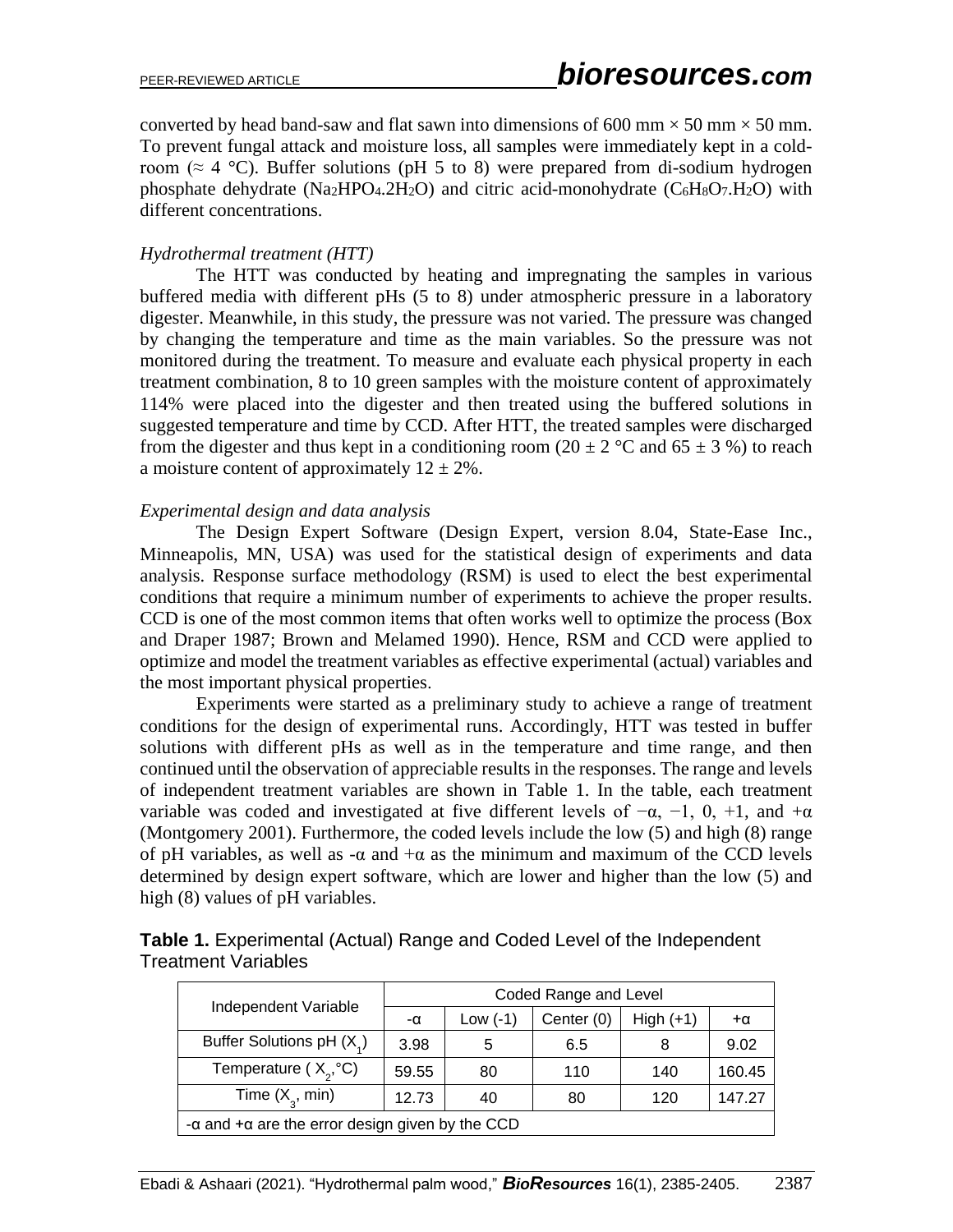A total of 20 runs were designed to compute the coefficients of the second-order polynomial regression model for three treatment variables (Table 2). This table shows the CCD in the form of a 32 full factorial design with five additional empirical experiments (8, 10, 12, 19, and 20) as repetitions of the central point and obtained empirical results at each taste. In this table, the experimental (actual) values and the predicted values are displayed for the dependent variables (responses). Furthermore, the design variables were the buffer solutions  $(X_1, pH)$ , temperature  $(X_2, {}^{\circ}C)$ , and time  $(X_3, min)$ , while response variables were the physical properties.

| Run            |                                                                                                      |          | Coded Variable |                  | <b>Actual Variable</b> |             |        |  |  |  |
|----------------|------------------------------------------------------------------------------------------------------|----------|----------------|------------------|------------------------|-------------|--------|--|--|--|
| No.            | <b>Type</b>                                                                                          | $X_1$    | $X_2$          | $X_3$            | рH                     | Temperature | Time   |  |  |  |
| 1              | Factorial                                                                                            | $-1$     | +1             | $-1$             | 5.00                   | 140.00      | 40.00  |  |  |  |
| 3              | Factorial                                                                                            | $+1$     | $-1$           | $+1$             | 8.00                   | 80.00       | 120.00 |  |  |  |
| 4              | Factorial                                                                                            | $+1$     | $+1$           | $^{\mathrm{+1}}$ | 8.00                   | 140.00      | 120.00 |  |  |  |
| 9              | Factorial                                                                                            | $+1$     | -1             | -1               | 8.00                   | 80.00       | 40.00  |  |  |  |
| 13             | Factorial                                                                                            | -1       | -1             | -1               | 5.00                   | 80.00       | 40.00  |  |  |  |
| 14             | Factorial                                                                                            | -1       | +1             | $+1$             | 5.00                   | 140.00      | 120.00 |  |  |  |
| 15             | Factorial                                                                                            | -1       | -1             | $^{+1}$          | 5.00                   | 80.00       | 120.00 |  |  |  |
| 16             | Factorial                                                                                            | $+1$     | $+1$           | -1               | 8.00                   | 140.00      | 40.00  |  |  |  |
| $\overline{7}$ | Axial                                                                                                | $-1.682$ | 0              | 0                | 3.98                   | 110.00      | 80.00  |  |  |  |
| 11             | Axial                                                                                                | $+1.682$ | 0              | $\Omega$         | 9.02                   | 110.00      | 80.00  |  |  |  |
| 17             | Axial                                                                                                | 0        | $+1.682$       | 0                | 6.50                   | 160.45      | 80.00  |  |  |  |
| $\overline{2}$ | Axial                                                                                                | 0        | $-1.682$       | $\Omega$         | 6.50                   | 59.55       | 80.00  |  |  |  |
| 18             | Axial                                                                                                | 0        | 0              | $-1.682$         | 6.50                   | 110.00      | 12.73  |  |  |  |
| 5              | Axial                                                                                                | 0        | 0              | $+1.682$         | 6.50                   | 110.00      | 147.27 |  |  |  |
| 6              | Central                                                                                              | 0        | 0              | 0                | 6.50                   | 110.00      | 80.00  |  |  |  |
| 8              | Central                                                                                              | 0        | 0              | 0                | 6.50                   | 110.00      | 80.00  |  |  |  |
| 10             | Central                                                                                              | 0        | 0              | 0                | 6.50                   | 110.00      | 80.00  |  |  |  |
| 12             | Central                                                                                              | 0        | 0              | 0                | 6.50                   | 110.00      | 80.00  |  |  |  |
| 19             | Central                                                                                              | 0        | 0              | 0                | 6.50                   | 110.00      | 80.00  |  |  |  |
| 20             | Central                                                                                              | 0        | 0              | 0                | 6.50                   | 110.00      | 80.00  |  |  |  |
|                | $\alpha$ = 1.682 (star or axial point for orthogonal CCD in the case of three independent variables) |          |                |                  |                        |             |        |  |  |  |
|                | and their actual values were rounded                                                                 |          |                |                  |                        |             |        |  |  |  |

**Table 2.** Central Composite Design Experiments

In order to achieve the optimum treatment conditions, three dependent variables including ML, EMC, and ASE were analyzed as responses. The quadratic equation model for predicting the optimal conditions can be expressed according to Eq. 1,

$$
y = \beta_0 + \sum_{i=1}^k \beta_i \cdot X_i + \sum_{i=1}^k \beta_{ii} \cdot X_i^2 + \sum \sum_{i_i \le j}^k \beta_{ij} \cdot X_i \cdot X_j + \dots + \varepsilon \quad (1)
$$

where *i* is the linear coefficient, *j* is the quadratic coefficient,  $\beta$  are regression coefficients (*β*0, *β*i, *β*ii, and *β*ij are regression coefficients of intercept, linear, quadratic, and interaction coefficients, respectively), *k* is the number of factors studied and optimized in the experiment,  $X_i$  and  $X_j$  are the coded independent variables, and  $\varepsilon$  is the random error. In addition, the behavior of the responses is explained by the following experimental second order polynomial Eq. 2:

$$
Y\% = A_0 + A_1X_1 + A_2X_2 + A_3X_3 + A_{11}X_1^2 + A_{22}X_2^2 + A_{33}X_3^2 + A_{12}X_1X_2 + A_{13}X_1X_3 + A_{23}X_2X_3 + \mathcal{E}
$$
\n(2)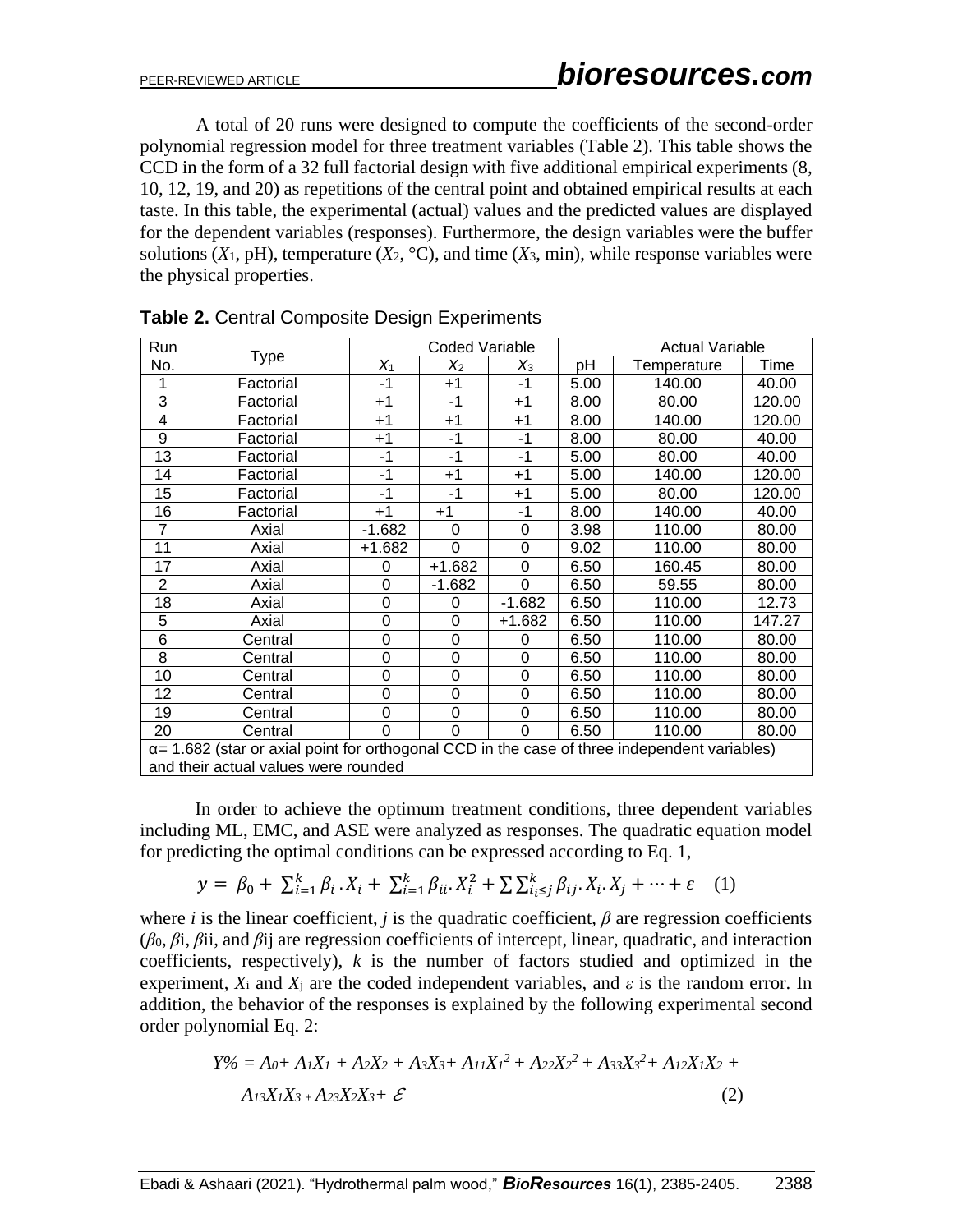Here *Y*% is each of the dependent variables, *A*<sup>0</sup> is the interception coefficient, *A*11, *A*22, and *A*<sup>33</sup> are the quadratic terms, *A*12, *A*13, and *A*<sup>23</sup> are the interaction coefficients, and *X*1, *X*2, and *X*<sup>3</sup> are the independent treatment variables studied (buffer solutions, temperature, and time, respectively). The optimal values of the operation factors were estimated by the analysis of three-dimensional response surface of the independent treatment variables (*X*1, *X*2, and *X*3) and the dependent variable (*Y*%).

#### **Optimization**

The optimization by Design-Expert proposes a mixture of factor levels that simultaneously change the considered necessities for each of the factors and responses (optimization criteria). The optimization of each variables can be carried out graphically or numerically. In graphical optimization, the validated model equation can be presented by the response surface plot. The response surface results are presented as the plots of three-dimensional graphics that illustrate the relation between the treatment variables and can determine the level of optimal conditions. Numerical optimization can optimize any combination of the favorite aim for each response and factor. The probable targets are to control the treatment variables (medium acidity (pH), minimize or maximize the temperature, and time) for each of the responses. To determine the best combination, the goals are optimized into a total desirability function (D). For optimization the equation is,

$$
D = (d_1 \times d_2 \times ... \times d_n)^{1/n}
$$
  
i: 1, 2, 3, ..., n

where  $d_i$  represents the desirability of each (i) response, which ranges from 0 to 1 (least to most desirable, respectively), and *n* is the number of responses being optimized. The numerical optimization finds a point that maximizes the desirability function.

The experimental conditions of the coded and actual values developed by the CCD are shown in Table 2. All the points in the design region are at identical distance from center. The results in distribution of errors between all points are in an equal manner.

## **Evaluation of Physical Properties**

The test of physical properties such as ML  $(\%)$ , EMC  $(\%)$ , and ASE<sub>24h</sub>  $(\%)$  were performed using the specified procedure of the standard test methods for the samples of small clear wood according to British-adopted European standard BS EN 373 (1957), and also measured by the oven-dry technique (103  $\pm$  2 °C) using a digital balance (Sartorius Scale GE1302,  $\pm$  0.01; Thermo Fisher Scientific, Dreieich, Germany) and a Vernier caliper (Mitutoyo 500-196-30 Digital Caliper, Japan Mitutoyo Company).

## **Statistical Analysis**

The statistical software was Design-Expert (version 8.04, State-Ease Inc., Minneapolis, MN, USA). In addition, the relationship between the treatment variables and the physical properties (responses) were analyzed using RSM. Data were analyzed using ANOVA testing and evaluated with different descriptive statistics including the p-value, F-value, and the degree of freedom (df); the determination coefficient  $(R^2)$  of each coefficient was determined by Fisher's F-test and probability values > F. The goodness-offit for the models were evaluated by the correlation coefficient  $\mathbb{R}^2$  (determination coefficients) and adjusted- $R^2$ . The lack of fit (LOF) F-test describes the data variation around the fitted model. A high  $R^2$  coefficient (close to 1) ensures a satisfactory adjustment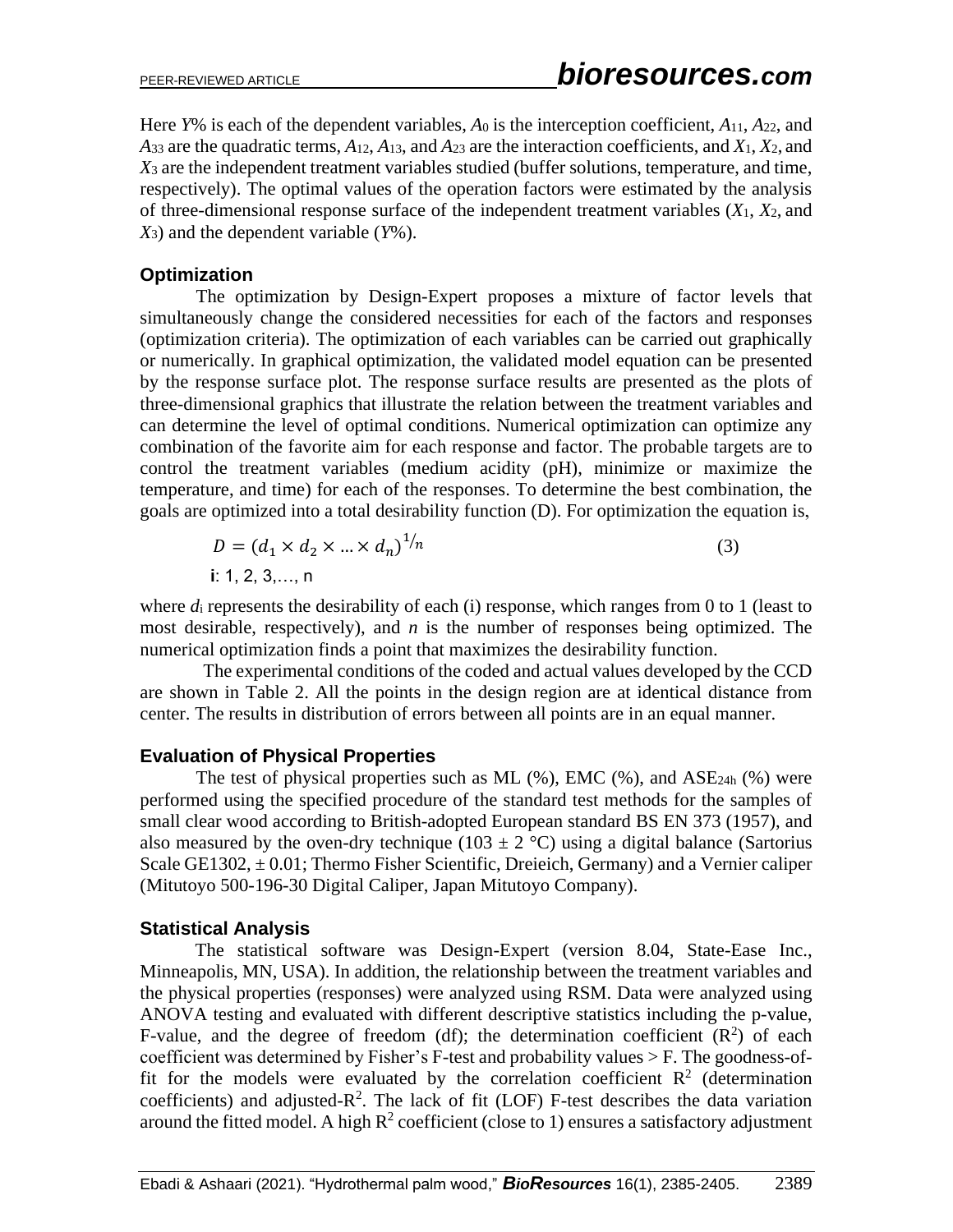of the quadratic model to the empirical data. The model terms were evaluated by the Pvalue (probability) with 95% confidence level. Furthermore, the variance coefficient (CV) as the ratio of the estimated standard error to the mean value of the observed response determines the efficiency of the model. A model can normally be reproducible if its CV is not greater than  $10\%$  (CV  $> 10$ ).

# **RESULTS AND DISCUSSION**

## **Analysis of Experimental Data and Prediction of Performance**

In this study, the effect of three treatment variables as independent variables were selected in CCD. The physical properties (responses) as dependent variables were empirically measured with CCD as well. Three different tests as sequential *F*-test (or sequential model sum of squares, SMSS), lack-of-fit, and model summary statistics were employed to decide the adequacy of various models. A total of 20 experiments were employed to model the response surface (Table 3). The experiments were randomly run to avoid suspicious variability that affects the outcome of responses based on unnecessary factors. The observed (actual) and predicted results for the responses of the treated OPW in different buffered media are represented in Table 3.

| Run            | $X_1$ | X <sub>2</sub> | $X_3$  |        | Mass Loss (%) |                     | EMC (%) |        | $ASE24h$ (%) |
|----------------|-------|----------------|--------|--------|---------------|---------------------|---------|--------|--------------|
| No.            |       |                |        | Actual | Predicted     | Predicted<br>Actual |         | Actual | Predicted    |
| 1              | 5.00  | 140.00         | 40.00  | 5.06   | 5.03          | 12.65               | 12.63   | 60.00  | 57.39        |
| $\overline{2}$ | 6.50  | 59.55          | 80.00  | 4.13   | 4.09          | 13.24               | 13.26   | 20.00  | 22.22        |
| 3              | 8.00  | 80.00          | 120.00 | 2.25   | 2.21          | 12.92               | 12.92   | 42.00  | 41.61        |
| 4              | 8.00  | 140.00         | 120.00 | 6.98   | 6.91          | 12.30               | 12.35   | 79.00  | 74.05        |
| 5              | 6.50  | 110.00         | 147.27 | 4.25   | 4.31          | 12.70               | 12.66   | 62.00  | 68.23        |
| 6              | 6.50  | 110.00         | 80.00  | 4.52   | 4.37          | 12.83               | 12.78   | 46.00  | 49.50        |
| 7              | 3.98  | 110.00         | 80.00  | 5.41   | 5.42          | 12.93               | 12.89   | 50.00  | 54.22        |
| 8              | 6.50  | 110.00         | 80.00  | 4.29   | 4.37          | 12.75               | 12.78   | 50.00  | 49.50        |
| 9              | 8.00  | 80.00          | 40.00  | 3.41   | 3.42          | 13.05               | 13.07   | 20.00  | 19.34        |
| 10             | 6.50  | 110.00         | 80.00  | 4.23   | 4.37          | 12.78               | 12.78   | 51.00  | 49.50        |
| 11             | 9.02  | 110.00         | 80.00  | 3.78   | 3.87          | 12.72               | 12.66   | 48.00  | 44.78        |
| 12             | 6.50  | 110.00         | 80.00  | 4.47   | 4.37          | 12.76               | 12.78   | 49.00  | 49.50        |
| 13             | 5.00  | 80.00          | 40.00  | 4.26   | 4.26          | 13.19               | 13.21   | 26.00  | 24.95        |
| 14             | 5.00  | 140.00         | 120.00 | 8.00   | 7.91          | 12.45               | 12.48   | 84.00  | 79.66        |
| 15             | 5.00  | 80.00          | 120.00 | 4.26   | 4.30          | 13.08               | 13.06   | 53.00  | 47.23        |
| 16             | 8.00  | 140.00         | 40.00  | 5.39   | 5.28          | 12.50               | 12.49   | 47.00  | 51.77        |
| 17             | 6.50  | 160.45         | 80.00  | 8.54   | 8.69          | 12.28               | 12.29   | 75.00  | 76.78        |
| 18             | 6.50  | 110.00         | 12.73  | 2.87   | 2.91          | 12.90               | 12.90   | 34.00  | 30.77        |
| 19             | 6.50  | 110.00         | 80.00  | 4.39   | 4.37          | 12.70               | 12.78   | 46.00  | 49.50        |
| 20             | 6.50  | 110.00         | 80.00  | 4.31   | 4.37          | 12.79               | 12.78   | 48.00  | 49.50        |

|  | <b>Table 3.</b> Experimental Designs of the Five Levels and Their Experimental |
|--|--------------------------------------------------------------------------------|
|  | (Actual) Results and Predictive Values of Responses                            |

## **RSM Model Development**

In the present research, second-order RSM based on mathematical models of ML, EMC, and ASE24h were developed in terms of three process parameters, namely, buffer solutions  $(X_1)$ , temperature  $(X_2)$ , and time  $(X_3)$ . Additionally, the model suitability was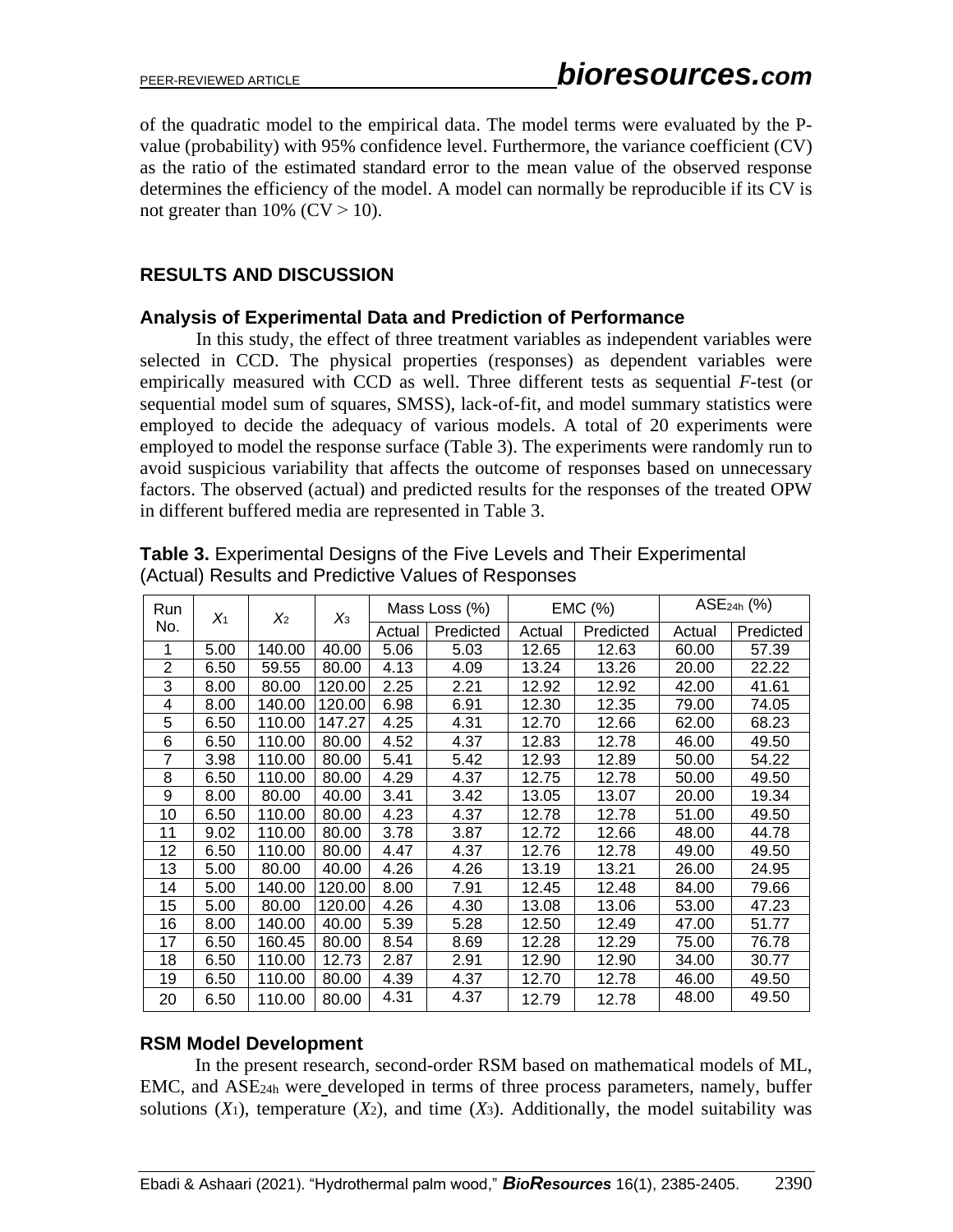tested using the ANOVA test. The linear and quadratic polynomial equations of response surface of ML, EMC, and  $ASE_{24h}\%$  are given by Eqs. 4 through 6,

$$
Y(ML) = +4.37 - 0.46X_1 + 1.37X_2 + 0.42X_3 + 0.27X_1X_2 - 0.31X_1X_3
$$
  
+ 0.71X<sub>2</sub>X<sub>3</sub> + 0.10X<sub>1</sub><sup>2</sup> + 0.72X<sub>2</sub><sup>2</sup> - 0.27X<sub>3</sub><sup>2</sup>

$$
Y(EMC) = +12.78 - 0.071X_1 - 0.29X_2 - 0.071X_3
$$

$$
Y(ASE_{24h}) = +49.50 - 2.81X_1 + 16.22X_2 + 11.14X_3
$$

(6)

(4)

(5)

where  $X_1$  is the buffer solution with different pHs,  $X_2$  is the temperature ( $\rm{°C}$ ), and  $X_3$  is the time (min).

#### *Regression and adequacy of the model*

Table 4 shows regression coefficients to optimize the process conditions. The ANOVA results are summarized for testing the accuracy and correctness of the model in this Table. This table also shows the reduced quadratic models in terms of coded factors and other statistical parameters. Moreover, the adequacy of the model was evaluated to ensure the fitted model was presenting an adequate approximation of the results from the experimental terms. In various models, a high F-value and small p-value ( $p < 0.05$ ) would show a more noticeable effect on the corresponding response variables. Therefore, the variable with the highest effect on the ML, EMC, and ASE24h of the treated OPW was the treatment temperature, while the buffered solutions and the treatment time demonstrated significantly less effect. Pure errors, such as experimental errors, were minimal as the value of lack-of-fit was insignificant for both responses.

|                                                                                                  |                                                                                                                                                                                                                                                                                                  | ANOVA and Regression Coefficients of Responses |  |            |                                                                                                                                                                                   |                                                       |       |  |  |                                              |  |  |  |  |  |
|--------------------------------------------------------------------------------------------------|--------------------------------------------------------------------------------------------------------------------------------------------------------------------------------------------------------------------------------------------------------------------------------------------------|------------------------------------------------|--|------------|-----------------------------------------------------------------------------------------------------------------------------------------------------------------------------------|-------------------------------------------------------|-------|--|--|----------------------------------------------|--|--|--|--|--|
|                                                                                                  |                                                                                                                                                                                                                                                                                                  | Model                                          |  | <b>LOF</b> |                                                                                                                                                                                   | <b>PE</b>                                             |       |  |  |                                              |  |  |  |  |  |
| Responses                                                                                        | $F-$<br>value                                                                                                                                                                                                                                                                                    | $p  F  p -$<br>value value value               |  |            | SS                                                                                                                                                                                | <b>MS</b>                                             | $R^2$ |  |  | Adj. Pred. Adeq. S. D C. V Mean              |  |  |  |  |  |
| ML <sup>q</sup>                                                                                  |                                                                                                                                                                                                                                                                                                  |                                                |  |            | $\left 383.89\right _0 0.0001$ s 1.10 $\left 0.460\right $ 0.062                                                                                                                  | $0.012$ $ 0.997 0.994 0.986 80.05 0.11$ $ 2.42 4.74 $ |       |  |  |                                              |  |  |  |  |  |
|                                                                                                  |                                                                                                                                                                                                                                                                                                  |                                                |  |            | $\frac{\text{EMC}^{\text{L}}}{204.95}\Big _{0.0001^{\text{s}}} < 0.63 \Big _{0.759 \text{ B} \cdot 400 \text{ E}^{-}} \Big _{0.02 \text{ E}^{\text{}}}\Big _{0.02 \text{ E}^{-}}$ |                                                       |       |  |  | $ 0.982 0.979 0.973 58.18 0.037 0.29 12.78 $ |  |  |  |  |  |
| ASE <sub>24h</sub> <sup>L</sup>  128.99  <sub>0.0001</sub> s 4.30 $\frac{8}{n}$ 0.059 21.33 4.27 |                                                                                                                                                                                                                                                                                                  |                                                |  |            |                                                                                                                                                                                   |                                                       |       |  |  | $ 0.960 0.953 0.930 36.13 3.73 7.54 49.50 $  |  |  |  |  |  |
|                                                                                                  | s, significant; ns, not significant; q, quadratic model; I, linear model; LOF, Lack of fit; PE, Pure<br>error; SS, sum of square; MS, mean square; R, regression; Adj., adjusted; Pred., predicted;<br>Adeq. p, adequate precision; S. D., standard deviation; and C.V, coefficient of variation |                                                |  |            |                                                                                                                                                                                   |                                                       |       |  |  |                                              |  |  |  |  |  |

**Table 4.** ANOVA and Regression Coefficients for Response Surface the Linear and Quadratic Models of Physical Properties of Treated OPW

The results were evaluated with different descriptive statistics including the pvalue, F-value, and the degree of freedom (df); the coefficient of determination  $(R^2)$  of each coefficient was determined by Fisher's F-test and probability values > F. The LOF F-test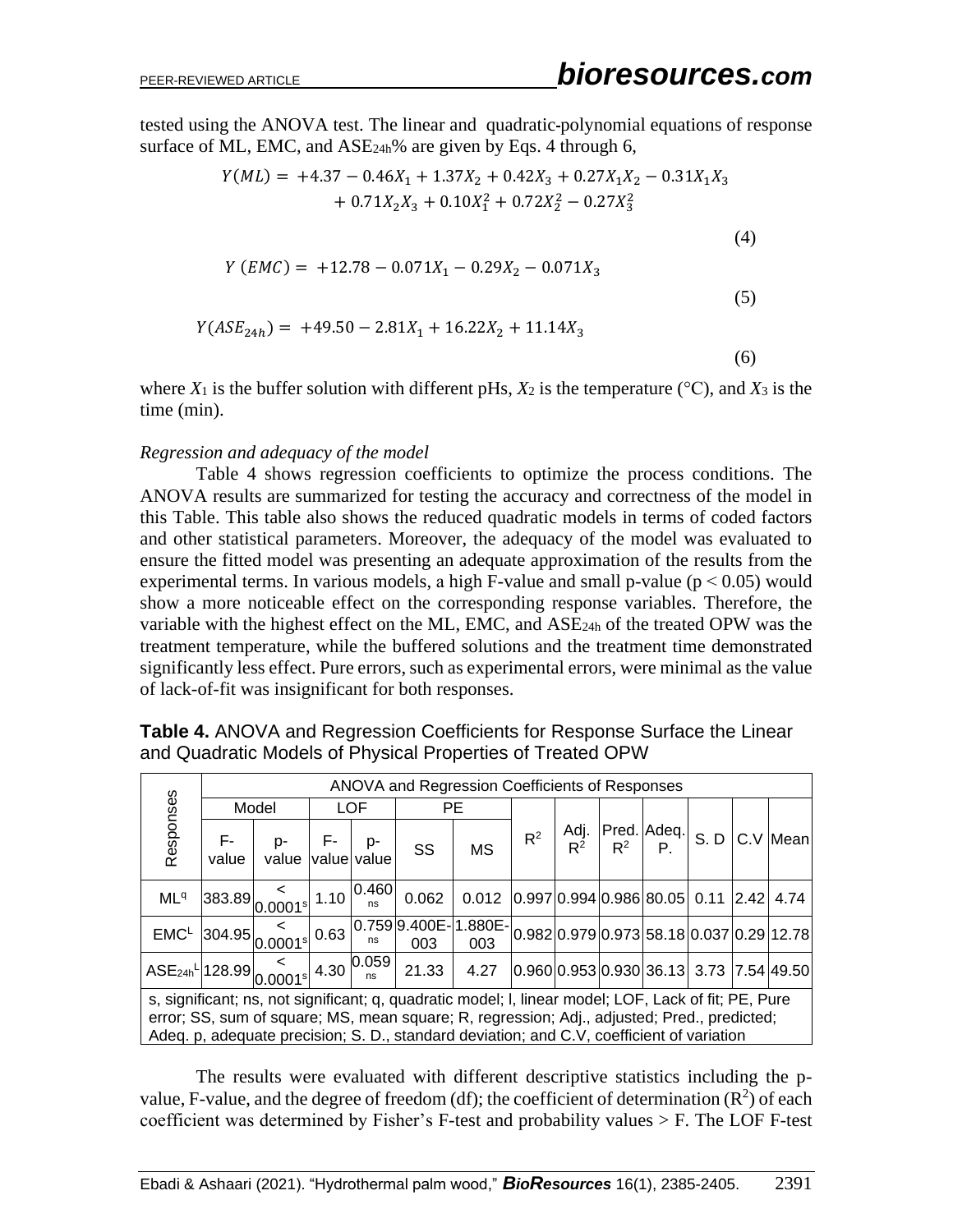describes the data variation around the fitted model. The large P-values  $(> 0.05)$  for the displayed LOF in Table 4 indicate that the F-statistic was insignificant, which requires a significant model correlation between the treatment variables and responses. The data in this table illustrate that all models were significant at the 5% confidence level ( $p < 0.05$ ) due to the P-values less than 0.05. In addition, the small probability value ( $p < 0.001$ ) indicates that the models were highly significant and could be accurately used for the response function prediction.

Estimated regression coefficients of standard deviation,  $\mathbb{R}^2$ , predicted- $\mathbb{R}^2$ , adjusted- $R<sup>2</sup>$ , and adequate precession were associated to the effect of treatment variables. Model fit was evaluated using the coefficient of multiple regression  $(R^2)$ . The adjusted- $R^2$  was used for confirming the adequacy of the model. The  $R^2$  values were 0.997, 0.982, and 0.960 for the ML, EMC, and ASE24h responses, respectively. The adequacy of the model was further proved by high adjusted- $R^2$  of 0.994, 0.979, and 0.953 for the ML, EMC, and ASE<sub>24h</sub> responses, respectively. The analysis showed that EMC had the highest coefficient value, followed by the ML and ASE24h values as well as designs fitted well into the linear, quadratic, and linear polynomial models, respectively.

A high  $R^2$  value (close to 1) is desirable and a rational agreement with adjusted  $R^2$ is essential (Nordin *et al.* 2004). A high  $R^2$  coefficient ensures a satisfactory adjustment of the quadratic model to the empirical data. The goodness-of-fit for the models were thus evaluated by the coefficient of correlation  $\mathbb{R}^2$  (determination coefficients) and adjusted- $\mathbb{R}^2$ . The large value of  $R^2 = 0.997$  indicated the high reliability of the model in the prediction of the percentage of improvement and enhancement of the responses, by which this model can explain 99.7% of the response variability. Adequate precision (AP) compares the range of the predicted values at the design points to the mean prediction error. Ratios greater than 4 indicate adequate model difference (Beg *et al.* 2003; Mason *et al.* 2003). Moreover, Adequate precision (Adeq. p) values higher than 4 (Table 4) for all the responses confirm that all predicted models can be used to navigate the design space defined by the CCD. The coefficient of variance (CV) as the ratio of the estimated standard error to the mean value of the observed response determines the efficiency of the model. A model can normally be reproducible if its CV is not greater than  $10\%$  (CV  $> 10$ ) (Beg *et al.* 2003).

#### **Effects of Buffered Solutions on Treated Responses**

#### *Weight loss/mass loss response function*

The greater ML indicated significant degradation of the wood components such as the extractives, starch, and the cell wall of parenchyma tissue. Therefore, the degradation of wood polymers in acidic conditions significantly increases *via* acidic hydrolysis in various hydrothermal treatments (HTTs) (p < 0.05) (Tjeerdsma *et al.* 1998a,b). Moreover, in HTT using the buffered solutions, the pH of medium is kept constant at a certain level as well as the degradation effect of acids released is controlled and finally it causes the degradation reduction in treated wood (Talaei 2010; Taghiyari *et al.* 2011; Talaei and Karimi 2012a; Talaei *et al.* 2012b). Therefore, according to removal of extractives and starch from the wood structure, and their high dissolvability in aqueous solutions, weight loss and decreasing wood density appeared to be reasonable (Talaei and Yaghoobi 2009; Talaei *et al.* 2013).

Figures 1(a1, b1, and c1) show the 3D plots that are derived by ML% model. ML%'s range and mean were measured at about 2.25 to 8.61% and 4.73%, respectively. Figure 1a<sub>1</sub> shows the response surface plot (RSP) for interaction between the temperature and the buffer solutions and was generated with time fixed in center point level (CPL).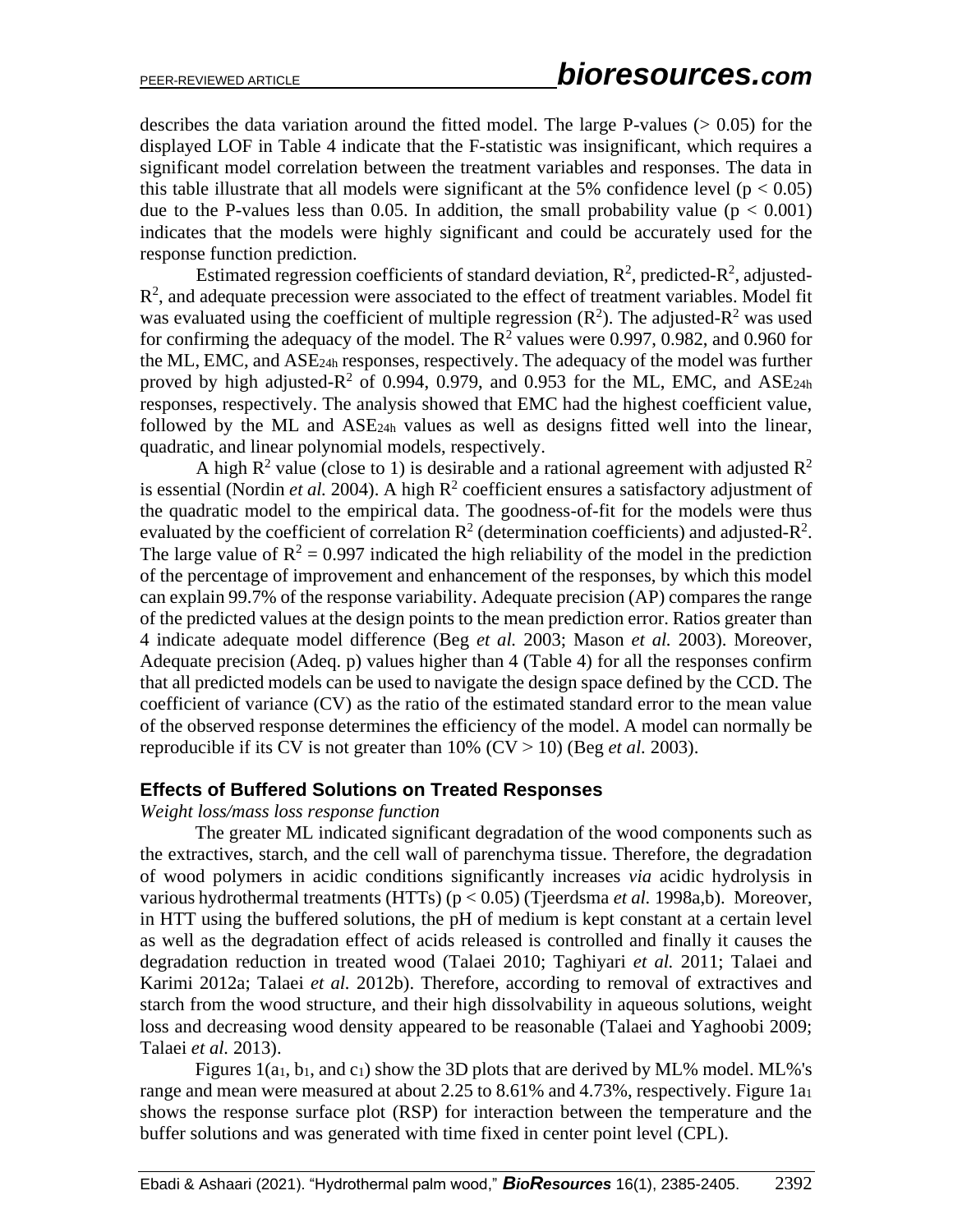

**Fig. 1.** 3-D Response surface plots for mass loss response function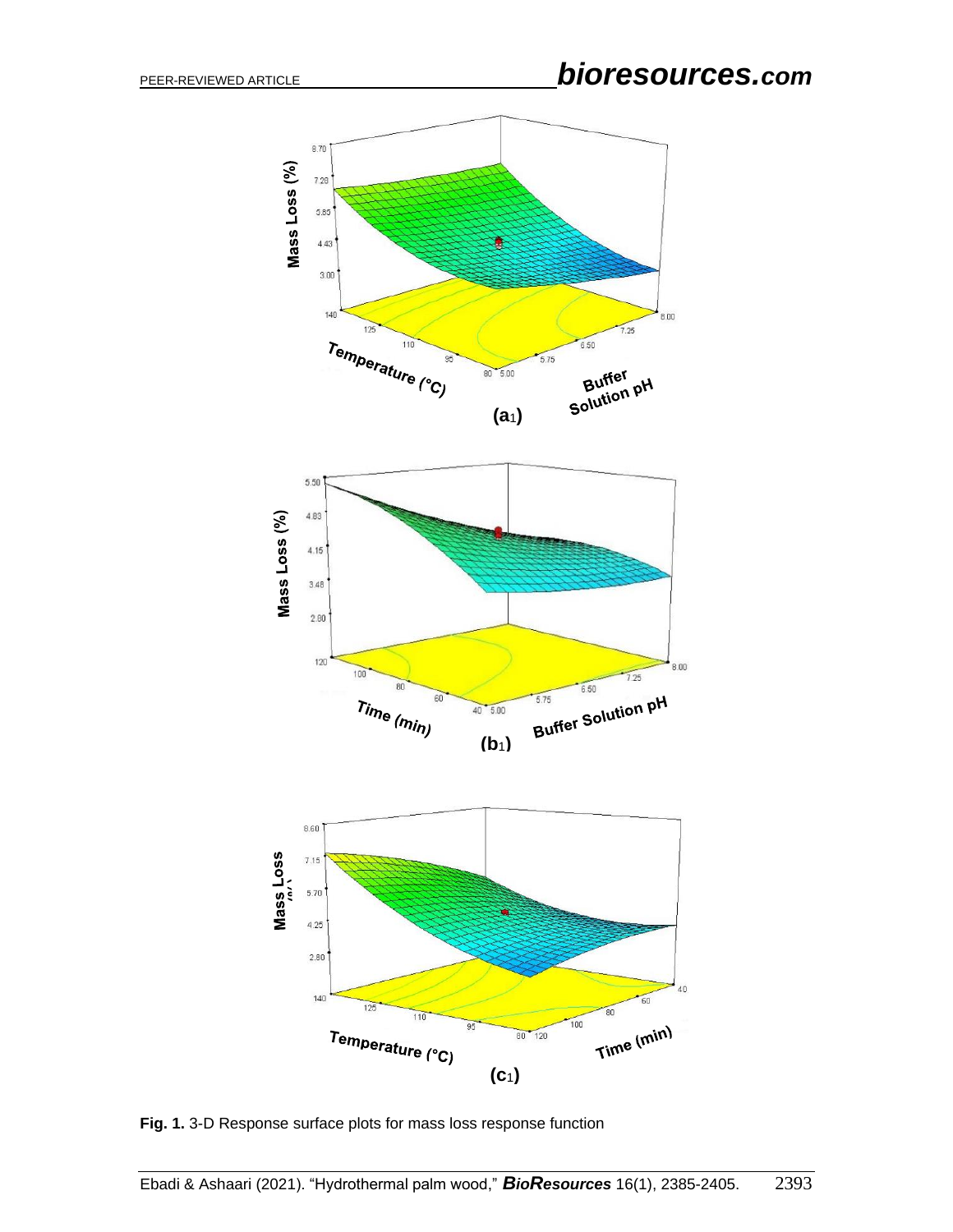The results showed that with the decrease of temperature from 140 to 80  $^{\circ}$ C and in the higher pH, the mass loss (ML%) was significantly reduced. It was shown that the minimum ML was obtained when the temperature was 80 °С. However, the alkalization of the treatment medium affected the ML less than the temperature did. In Fig.  $1b_1$ , a response surface plot for interaction between time and buffer solutions is shown with temperature kept constant in CPL. The results show that by decreasing the time from 120 to 40 min, the ML was decreased. It was demonstrated that the maximum ML was obtained when the time was 120 min. As indicated at Fig.  $b_1$ , the pH of the buffer solution did not have significant effect on the ML. The interactions of temperature and time upon ML are presented in Fig. 1c1. In addition, in Fig. 1c<sup>1</sup> the RSP shows the effect of the temperature and the time on ML% with pH fixed in CPL. The outcome indicated that the temperature had more effects on ML than the time. In contrast, the effects of the time were significant in the high range of the temperature; however, it was not significant at the lower temperature.

In all plots, temperature and the buffer solutions were more important factors relative to the changes of ML%. As shown, with the acidification of treatment medium and the increasing of the temperature process, a downward trend in ML% was observed. In this respect, research studies indicated that the decrease in density is due to an increase in ML% arising from heat treatment (Mohebby and Sanaei 2005; Tjeerdsma and Militz 2005; Talaei 2010; Talaei *et al.* 2014). Therefore, ML in the hydrothermal process is one of the most important factors to evaluate the physical properties of the hydrothermally treated wood that depends on wood species, medium pH of heating, temperature, and the duration of treatment. Thus, the ML% increases with increasing temperature and time of treatment (Boonstra *et al.* 2007; Esteves *et al.* 2008b). Yildiz *et al.* (2003) stated that the reason of the mass reduction can be the unstable nature of hemicellulose against heat so that in high temperature, hemicellulose is decomposed to the sugar and water-soluble compounds.

During the HTT process, degradable compounds and extractives are gradually degraded from the parenchyma cell wall and then transferred into the treatment medium. Additionally, the formation of weak acids, such as formic and acetic acids, resulting from the decomposition of the hemicellulose's acetyl functional groups during acidic hydrolysis leads to the increase in the acidity of the treatment medium, de-acetylation of hemicellulose, and mass reduction (Sundqvist *et al.* 2006; Esteves and Pereira 2008). The increase in the temperature and the polysaccharides degradation are accompanied with the formation of acetic and formic acids, and furfural (Boonstra *et al.* 1998). The treatment in acidic medium degrades the starch, hemicellulose, and other extractives as well (Kim *et al.* 1998). The wood polymers destruction can be significantly increased through an acidic hydrolysis due to acidic conditions in HTTs (Tjeerdsma *et al.* 1998b). Mitsui *et al.* (2008) noted that treatment time had a direct relation with higher degradation and ultimately the reduction of ML.

Esteves *et al.* (2008b) reported that, although most of the principal extractives vanished from the heat-treated wood, the extractive content increased substantially with the ML. The major increase was due to water and ethanol extractives as a result of polysaccharide degradation. Bourgois *et al.* (1989) reported that the thermal treatment changes the chemical compositions of wood through degrading cell wall compounds (hemicellulose, cellulose, and lignin) and extractives. The chemical changes during the thermal process depend on wood species, temperature, and the duration of treatment, although temperature is as a major factor. Kocaefe *et al.* (2007) studied the parameters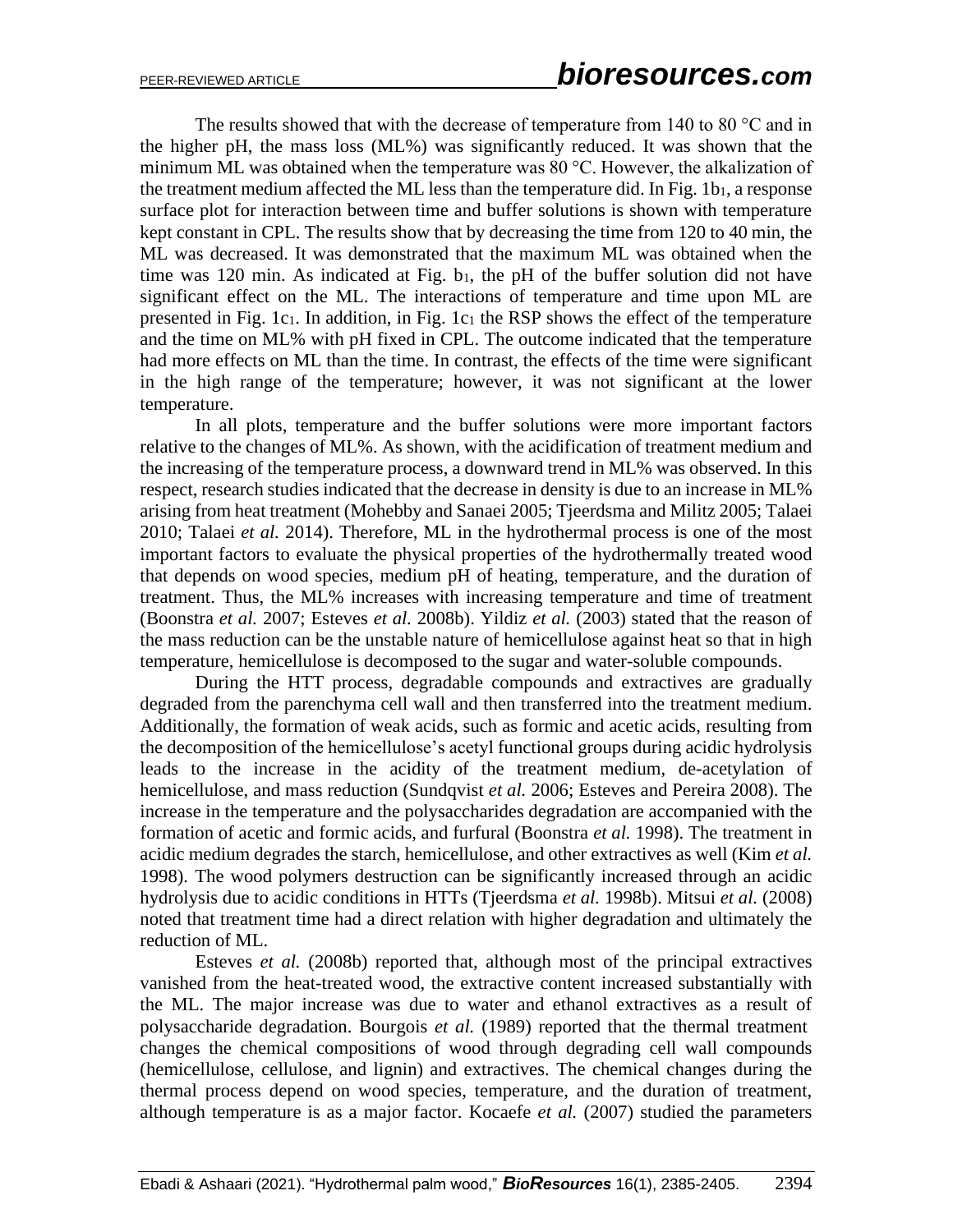effect of heat treatment on ML and the mechanical properties of willow wood and found that the ratio of ML increases with increasing the treatment temperature and time.

The highest rate of deacetylation occurred in acidic medium (buffer 5), which was probably due to acidification and the gradual production of acids caused by the hemicelluloses' degradation from starting the process. While in aqueous medium, with the releasing of organic acids from the wood, the medium will gradually become acidic. Furthermore, it can be concluded that the rate of carbohydrate degradation of wood in water and the acid buffer is much greater than the rate of degradation in neutral and alkaline buffer (pH 5 to 8) (Talaei and Karimi 2012b; Talaei *et al.* 2013). Therefore, the high ML% was observed in buffer 5 because of the higher degradation in acidic media. In neutral and weak alkaline buffer, the weight losses were lower because of the neutral medium and lower degradation of carbohydrates (Talaei 2010; Ebadi *et al.* 2019).

Therefore, the major reasons for the decrease can be referred to the extractives removal and starch and the parenchyma cells destruction. Hence, following the removal of extractives and starch from the structure of wood, their high solubility in aqueous solutions, weight loss (WL), and decrease of wood density (WD) appears explainable as well (Talaei and Yaghoobi 2009; Talaei *et al.* 2013). In addition, the ability for buffering of the treatment medium after relatively severe thermal treatment (140 °C) because of the buffer solutions' pH reduction and the release of larger values of organic acids decreased and thus the amount of deacetylation increased (Talaei 2010; Talaei *et al.* 2013; Ebadi *et al.* 2015, 2016). Therefore, pH of treatment medium decreased with increasing temperature from 80 °С to 140 °С due to the release of large amounts of organic acids (Talaei and Karimi 2012b). The neutral buffer may also have an inhibitory effect through the control and neutralization of the acidity (pH) medium at a specified pH level (Talaei 2010; Ebadi *et al.*  2015). In the neutral and alkaline buffers, due to the neutralization of the acidic medium, the amount of acidic hydrolysis caused by the destruction of carbohydrates and ML is less (Talaei *et al.* 2013).

#### *Equilibrium moisture content*

The influence of HTT variables and their interaction effects on the EMC can be analyzed by using 3-D response graphs (Figs. 2a<sub>2</sub>, b<sub>2</sub>, and c<sub>2</sub>). EMC%'s range and mean were measured at about 12.28 to 13.24% and 12.78%, respectively. The response surface graphs are drawn/designed by two different parameters and in keeping the other parameter at constant center level (CCL). Figure 2a<sup>2</sup> illustrates the interaction effect of temperature and the buffer solutions' pH on EMC with keeping the other parameter at a CCL. The result showed that the EMC was decreased by increasing the temperature (80  $\degree$ C to 140  $\degree$ C) and alkalinization of medium pH. There was a significant difference in the EMC in both alkaline and acidic media as well. Figure 2b<sub>2</sub> shows the interaction effects between the time and the buffer solutions, while temperature was fixed in CPL. The result illustrated that the EMC was decreased with increased time and also increased alkalization of the buffered medium. The interaction effects of temperature and time upon EMC with buffer solutions fixed in CPL are shown in Fig. 2c2. According to Fig. 2c2, the effect of the thermal treatment (TT) on the EMC was a more significant factor than the time. In addition, treated OPW in the alkaline media indicated a higher EMC compared to the samples treated in a neutral and acidic media. Therefore, it could be concluded that EMC improves with increasing the temperature (80 to 140  $^{\circ}$ C) and alkalization of medium pH.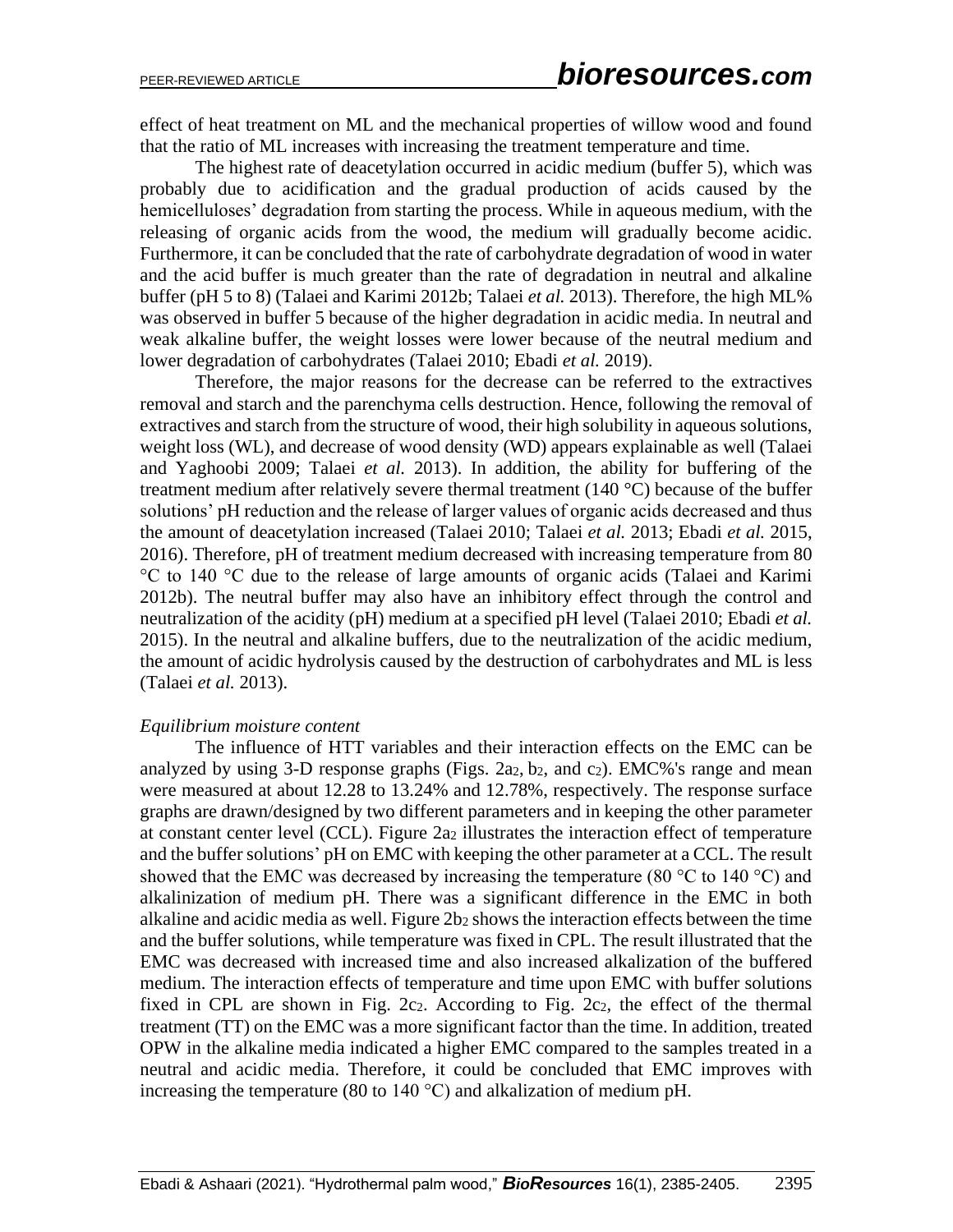

**Fig. 2.** 3-D response surface graphs for equilibrium moisture content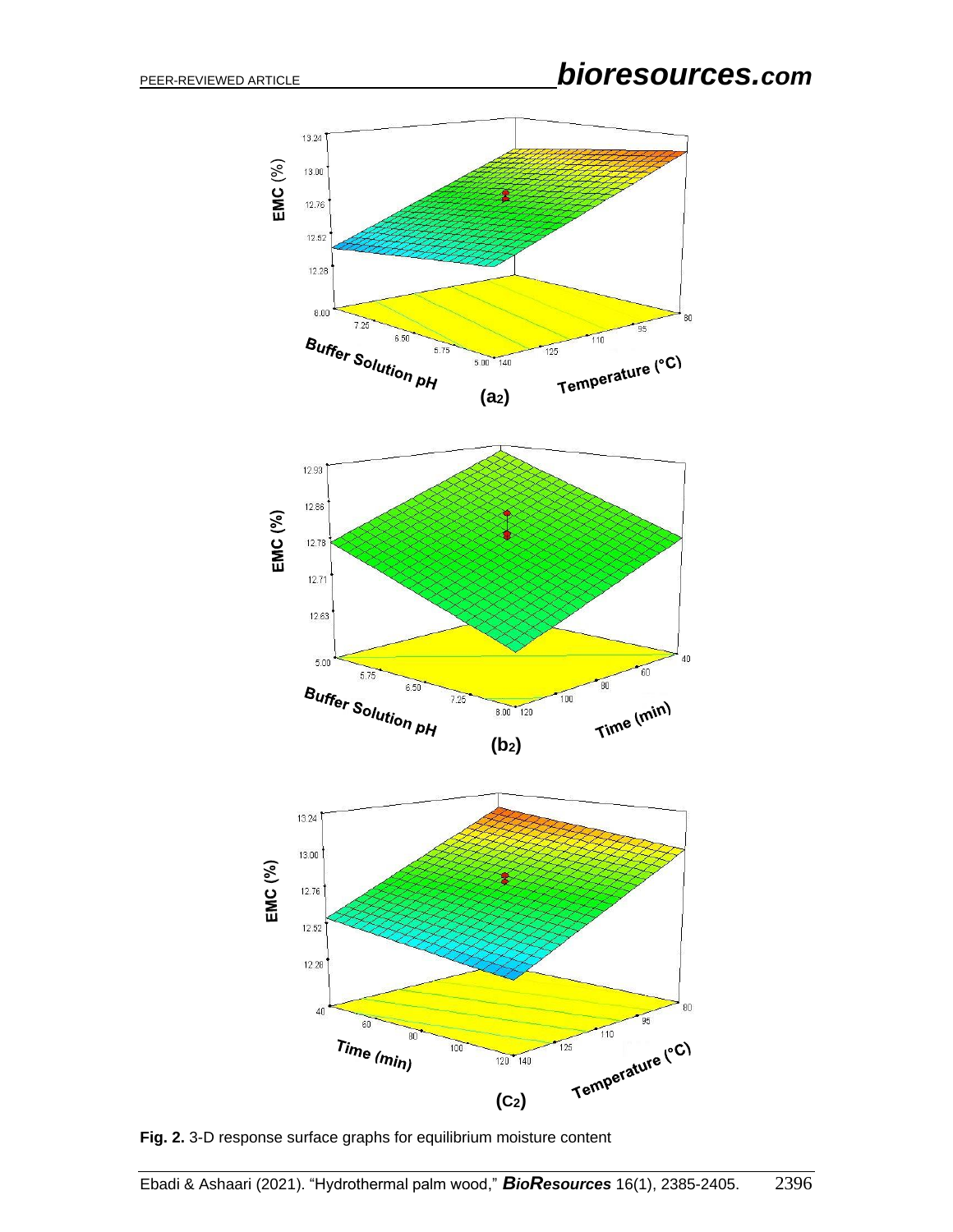The initial moisture content (MC) and equilibrium moisture content (EMC) of the untreated (control) samples were 114% and 14.71%, respectively. In all plots, the temperature was the more important factor on the changes of EMC%. The main reasons for the decrease and improvement of the EMC of the hydrothermally treated wood include the removal of extractives from cellular structure, the reduction of -OH groups posttreatment, which participate in hydrogen bonding with the water molecules, as well as the increased crystallinity of cellulose, which reduces the availability of hydroxyl groups to water molecules (Tjeerdsma *et al.* 1998a,b; Sandberg and Navi 2007; Yuliansyah and Hirajima 2012; Salim *et al.* 2013; Talaei *et al.* 2013). The reduction of accessibility of the treated samples' OH-groups leads to a limited interaction with water compared to the untreated samples (Syrjänen 2001). Moreover, the changes in the chemical composition of hemicelluloses lead to the degradation of -OH groups. This happens because hemicelluloses can be thermally decomposed at a lower temperature than cellulose (Wikberg and Maunu 2004). Hemicellulose is more hydroscopic (approximately 60 to 80%) than cellulose and lignin due to more -OH groups in its structure, so cellulose and lignin contribute minimally to the hygroscopic properties (Abdul Khalil *et al.* 2007; Boon *et al.* 2014). Additionally, increasing cellulose crystallinity due to the degradation of amorphous regions leads to an increase in the availability of hydroxyl groups to water molecules and also decreases the EMC (Wikberg and Maunu 2004; Bhuiyan and Hirai 2005; Boonstra *et al.* 2007).

#### *Anti-swelling efficiency (ASE24h, %)*

The response surface plots of the ASE24h model are displayed in Figs. 3a3, b3, and c3. *ASE24h, %*'s range and mean were measured at about 0.2 to 0.6% and 0.49%, respectively. The response surface plot in Fig. 3a<sub>3</sub> was drawn for the interaction effect between the treatment temperature and the buffer solutions by keeping the time variable at a fixed CPL. The results showed that the ASE24h increased with increased temperature (80 °С to 140 °С) and acidification of the medium pH, while the influence of the temperature was much higher than buffered solutions. Additionally, there was an insignificant difference between the effect of the buffered solutions' pH upon the ASE<sub>24h</sub> response compared with the temperature variable. In Fig. 3b<sub>3</sub>, the response surface plot was designed for interaction effect between the time and buffer solutions upon the ASE24h, while keeping the temperature at a CCL. The results illustrated that the ASE24h was increased with increasing the process time and acidification of the treatment medium pH. In Fig. 4c, 3-D response plot illustrates the interaction effect of temperature and time on the ASE<sub>24h</sub>% by keeping the buffer solutions' pH in the fixed CPL. According to the plots in Fig. 4c, the ASE24h% was increased by increasing the temperature and time and keeping the other treatment variable in the fixed center level. Finally, it can be concluded that in all plots, the temperature effect was more effective than the two other treatment variables.

The ASE value may be considered as a measure of the dimensional stability of wood. The determination of the ASE is based on the comparison of a treated specimen and an untreated specimen (Lothar and Alexander 2013). The increase in ASE due to the gradual increase of temperature and duration of the treatment can be explained by the thermal degradation of cell wall components. Further, in the temperature range of up to 120 °C, increasingly hemicelluloses are degraded, whose OH-groups are responsible for the high hygroscopic behavior of the wood (Lothar and Alexander 2013).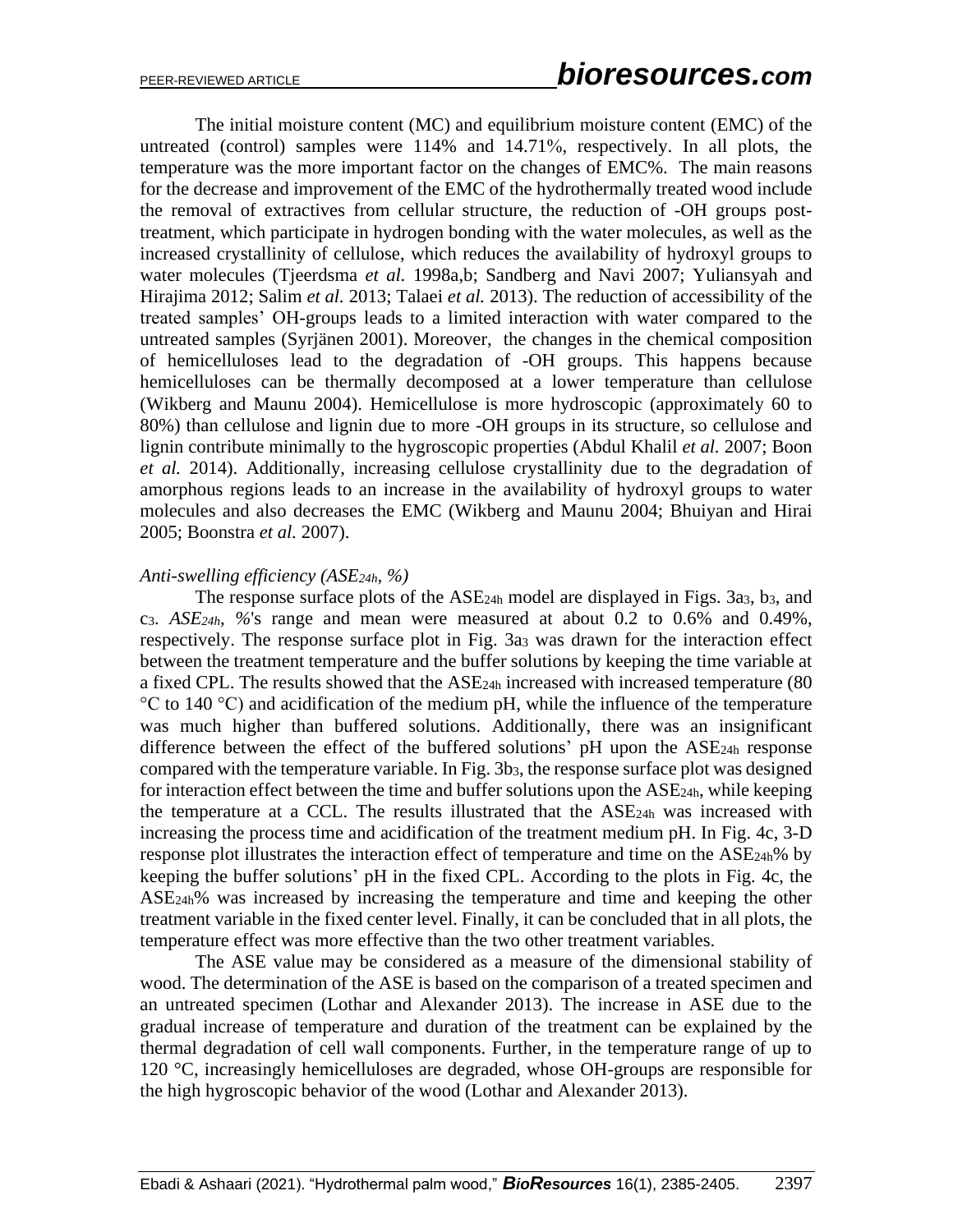

Fig. 3. 3-D response surface plots for %ASE<sub>24h</sub>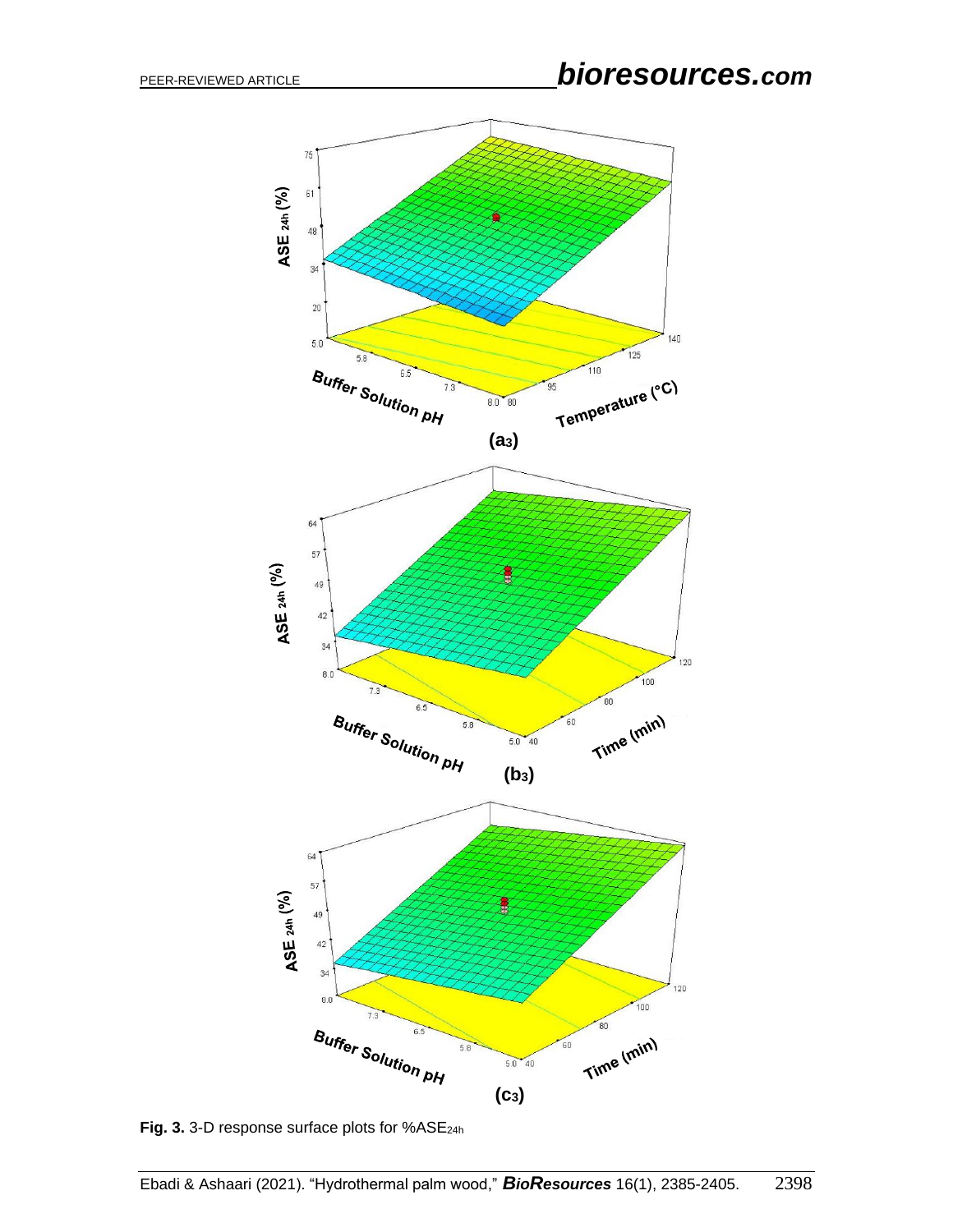In addition to inaccuracy from measurement, the reliability of ASE as an indicator for reduction in swelling is reduced by the fact that cell walls can and do expand inwards, as mentioned by Hill (2007). However, it should be noted that the inward expansion of the cell wall is unlikely to have any effect on the usability of wood in service (at least from a dimensional stability point of view) and in this sense, ASE is a worthwhile indicator for dimensional stability.

Therefore, ASE demonstrates the difference between the swelling of the treated wood (Militz 2002). Chemical variations in wood structure can be one of the important reasons for the increasing porosity percentage that causes the change and increase in the ASE as well as the high rate of water absorption (Husin *et al.* 1985; Tomimura 1992; Siti 2009). Zaihan *et al.* (2011) stated that the absorbed water in the starch is more than the cell wall. Moreover, high absorption rate was seen in the treated samples because of the thinwalled parenchyma cells and the percentage of more porosity (Paridah *et al.* 2006). The main reasons for increasing the water absorption (WA) in hydrothermally treated samples can also be due to the removal and decomposition of the starch, extractives, the degradation of the parenchyma cell wall, and also the created micro-cracks in the cell wall of the treated wood (Oltean *et al.* 2007). Siti 2009 stated that the amount of free sugars and starch in the freshly felled oil palm trunk (OPT) might generally reach up to 10% and 25%, respectively. A total amount of 2 to 10% free sugars throughout the trunk height has been reported by Halimahton and Ahmad (1990). In addition, OPW contains the highest extractives content among other monocotyledon plants. Furthermore, in the OPW the amount of extractives can reach up to 9.8% in the alcohol extraction process (Siti 2009).

#### **The Optimum Conditions Prediction of Response Function**

For validation of the models based on the optimum treatment variables, a new experiment carried out based on the optimal predicted conditions by CCD using RSM and then the experimental (actual) results were compared with the predicted values (Table 5). Furthermore, there was a good agreement between the predicted and experimental results at the optimum values with residual standard error (RSE) of less than 5%, which represents the high validity of the model. Therefore, the experiential model resulting from experimental design of RSM can be used to describe the sufficient relationship between the treatment variables and responses function (physical properties).

| <b>Table 5. Predicted Values and Observed Response for Optimal Treatment</b> |  |
|------------------------------------------------------------------------------|--|
| Conditions by RSM                                                            |  |

| Mass Loss (ML%) |      |                       | EMC(%)                    |  |       |  | $ASE_{24h}$ (%) |  |                       |  |
|-----------------|------|-----------------------|---------------------------|--|-------|--|-----------------|--|-----------------------|--|
|                 |      | Actual RSE% Predicted | Actual   RSE%   Predicted |  |       |  |                 |  | Actual RSE% Predicted |  |
| 4.37            | 3.70 | 4.54                  | 12.66                     |  | 12.52 |  | 0.48            |  | 0.50                  |  |

Therefore, the buffer solution with a pH of 7.34, a temperature of 112.7  $\degree$ C, and a time of 109.6 min would be the optimum conditions predicted for the HTT.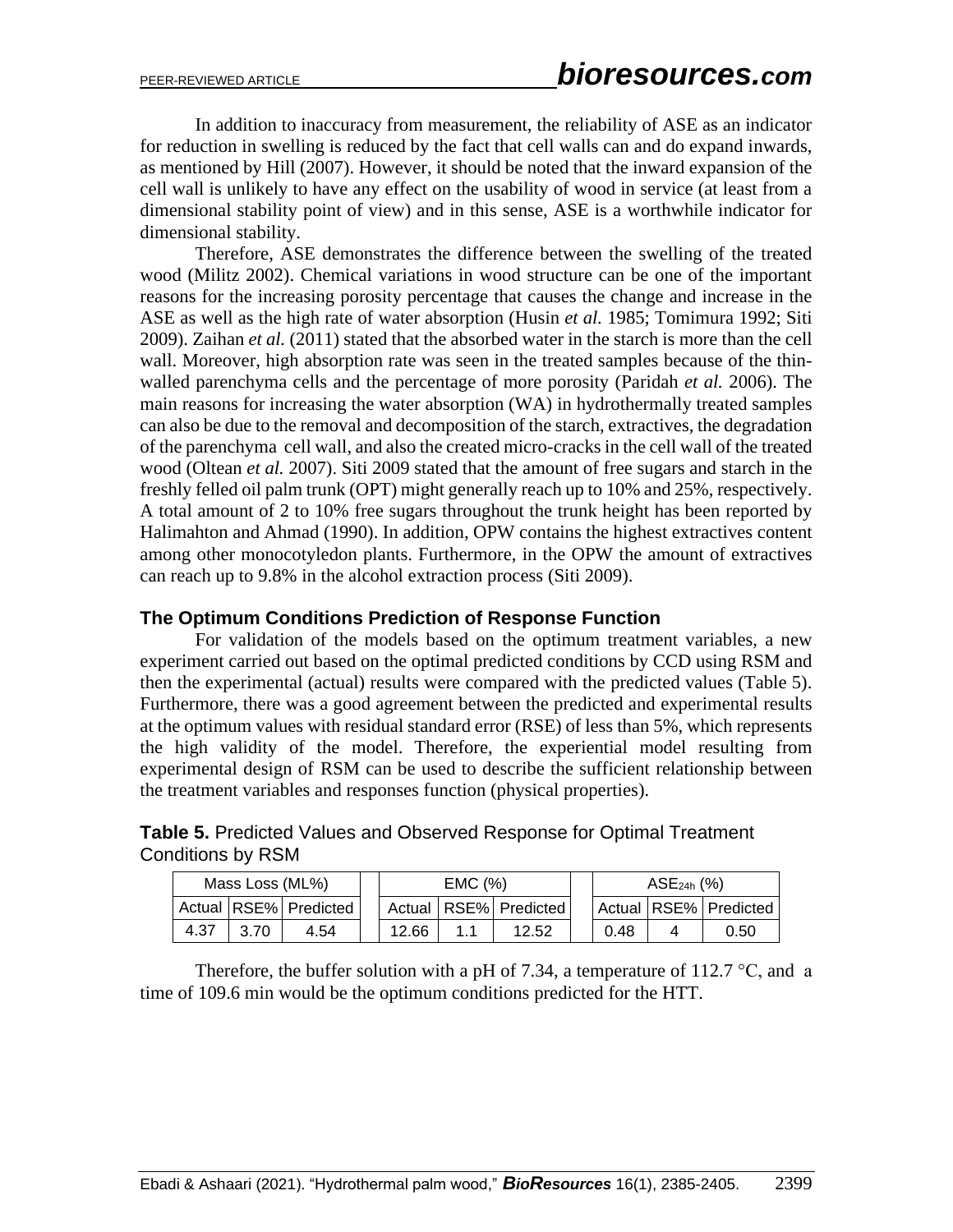## **CONCLUSIONS**

The hydrothermal treatment (HTT) process was conducted as an efficient method for treating the oil palm wood (OPW) using buffered solutions. Response surface methodology (RSM) based on a central composite design (CCD) was used to evaluate and optimize the effect of the treatment variables (the buffered solutions, temperature, and time) as well as their interaction effects on the physical properties (responses) of the hydrothermally treated OPW. The complete design of the factorial was tested by 20 different treatments with different combinations of treatment variables. The treatment variables were modeled using multiple regression during the HTT process as well.

- 1. It was found that the neutral buffer solution at a relatively low temperature can control the destructive effects of the released acids resulting from acidic hydrolysis during the HTT process *via* the neutralization of medium acidity.
- 2. The ANOVA indicated high confidence levels of the obtained correlations. The correlation coefficients  $R<sup>2</sup>$  for the linear and quadratic models of the mass loss (ML) (0.997), equilibrium moisture content (EMC) (0.982), and anti-swelling efficiency (ASE24h) (0.960) were quite satisfactory as well.
- 3. The experimental (actual) values agreed with predicted results, which indicates the models' adequacy. This adequacy state of the derived models was studied to predict the optimal treatment conditions in the range of variables during the experiments. The derived models could be particularly used to optimize the hydrothermal treatment conditions and improve the physical properties of the treated OPW.
- 4. The mean of experimental (actual) values for ML%, EMC%, and ASE24h% were (measured) 4.66, 12.78, and 0.48%, respectively.

## **ACKNOWLEDGMENTS**

The authors would like to thank the Research Management Centre of Universiti Putra Malaysia (UPM), for providing financial support through the Research University Grant Scheme (Grant No. HICoE 6369107).

# **REFERENCES CITED**

- Abdul Khalil, H. P. S., Siti Alwani, M., and Mohd Omar, A. K. (2007). "Chemical composition, anatomy, lignin distribution, and cell wall structure of Malaysian plant waste fibers," *BioResources*, 1(2), 220-232. doi: 10.15376/biores,1(2), 220-232.
- Abdullah, C. K., Jawaid, M., Abdul Khalil, H. P. S., Zaidon, A., and Hadiyane, A. (2012). "Oil palm trunk polymer composite: Morphology, water absorption, and thickness swelling behaviours," *BioResources* 7(3), 2948-2948.
- Amarullah, M., Bakar, E. S., Zaidon, A., Hamami, S. M., and Febrianto, F. (2010). "Reduction of formaldehyde emission from phenol formaldehyde treated oil palm wood through improvement of resin curing state," *Journal of Tropical Wood Science and Technology* 8(1), 9-14.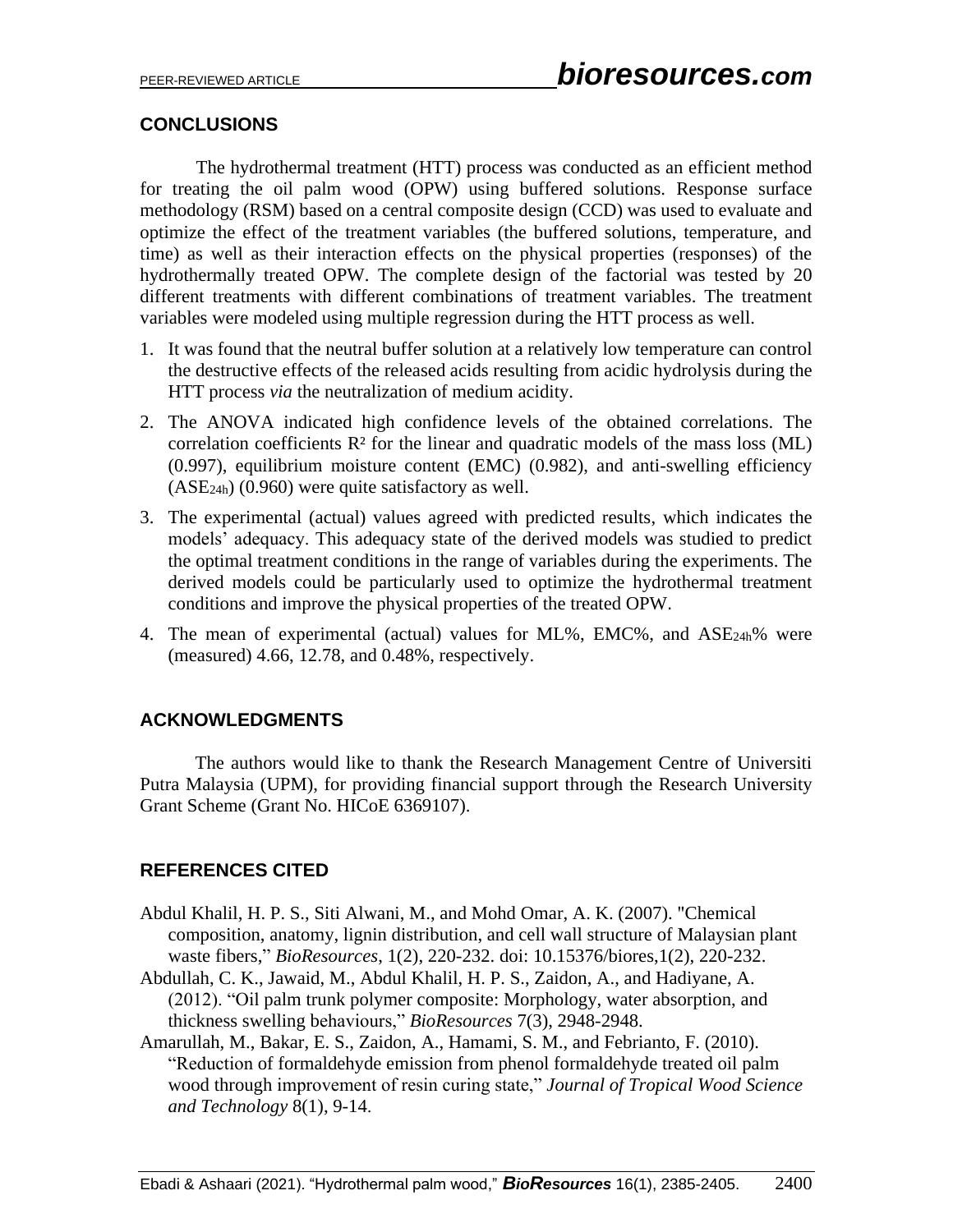- Bakar, E. S., Sahri, M. H., and H'ng, P. S. (2008). "Anatomical characteristics and utilization of oil palm wood," in: *The Formation of Wood in Tropical Forest Trees: A Challenge from the Perspective of Functional Wood Anatomy*, Universiti Putra Malaysia Academic Press, Serdang, Malaysia, pp. 161-178.
- Bakar, E. S., Tahir, P. M., Sahri, M. H., Mohd Noor, M. S., and Zulkifli, F. F. (2012). "Properties of resin impregnated oil palm wood (*Elaeis guineensis* Jacq)," *Pertanika Pertanika J. Trop. Agric. Sci.* 36, 93-100.
- Beg, Q., Sahai, V., and Gupta, R. (2003). "Statistical media optimization and alkaline protease production from *Bacillus mojavensis* in a bioreactor," *Process Biochem*. 39(2), 203-209. DOI: 10.1016/S0032-9592(03)00064-5
- Bezerra, M. A., Santelli, R. E., Oliveira, E. P., Villar, L. S., and Escaleira, L. A. (2008). "Response surface methodology (RSM) as a tool for optimization in analytical chemistry," *Talanta* 76(5), 965–977. :DOI 10.1016/j.talanta.2008.05.019.
- Bhuiyan, T., and Hirai, N. (2005). "Study of crystalline behavior of heat-treated wood cellulose during treatments in water," *Journal of Wood Science*, 51(1), 42-47.
- Boon, J. G., Hashim, R., Sulaiman, O., Wan, W.N.A., and Ibrahim, M. H. (2014). "The influence of starch in oil palm trunk particleboard without synthetic adhesive," *Lignocellulose*, 3(2), 119-130.
- Boonstra, M. J., Van Acker, J., Tjeerdsma, B. F., and Kegel, E. V. (2007). "Strength properties of thermally modified softwoods and its relation to polymeric structural wood constituents," *Ann. Forest Sci.* 64(7), 679-690. DOI: 10.1051/forest:2007048
- Boonstra, M. J., Tjeerdsma, B. F., and Groeneveld, H. A. C. (1998). "Thermal modification of non-durable wood species, 1. The PLATO technology: Thermal modification of wood (IRG/WP 98: Pp 40123)," in*: International Research Group on Wood Preservation*, Stockholm, Sweden.
- Bourgois, J., Bartholin, M. C., and Guyonnet, R. (1989). "Thermal treatment of wood: Analysis of the obtained product," *Wood Science and Technology*, 23(4), 303-310.
- Box, G. E., and Draper, N.R. (1987). *Empirical Model-building and Response Surfaces*, (Vol. 424), Wiley, New York, NY.
- Brown, S. R., and Melamed, L. E. (1990). *Experimental Design and Snalysis (No. 74),* Sage.
- BS 373: 1957 (1986). "Standard methods of testing small clear specimens of timber," British Standards Institution, London, England.
- David, E. K., and Madison, W. (2010). "Mechanical properties of wood," *Wood Handbook: Wood as an Engineering Material*, U.S. Department of Agriculture, Forest Service, Forest Products Laboratory, Madison, WI, USA, pp. 5.1-5.46.
- Ebadi, S. E., Karimi, A., Choo, A. C., Ashaari, Z., Naji, H. R., Soltani, M., and Ridzuan, S. M. A. (2015). "Physical behavior of hydro-thermally treated oil palm wood in different buffered pH media," *BioResources* 10(3), 5317-5329. DOI: 10.15376/biores.10.3.5317-5329
- Ebadi, S. E., Ashaari, Z., Naji, H. R., Jawaid, M., Soltani, M., and H'ng, P. S. (2016). "Mechanical behavior of hydrothermally treated oil palm wood in different buffered pH media," *Wood and Fiber Science* 48(3), 1-9.
- Ebadi, S. E., Ashaari, Z., Late Masoumi, H. R. F., Soltani, M., Naji, H. R., and Vaysi, R. (2019). "Evaluation of bending strength of hydrothermally treated oil palm wood in various buffered media using response surface methodology," *J. Trop. Forest Sci.* 31(2), 151-161. DOI: 10.26525/jtfs2019.31.2.151161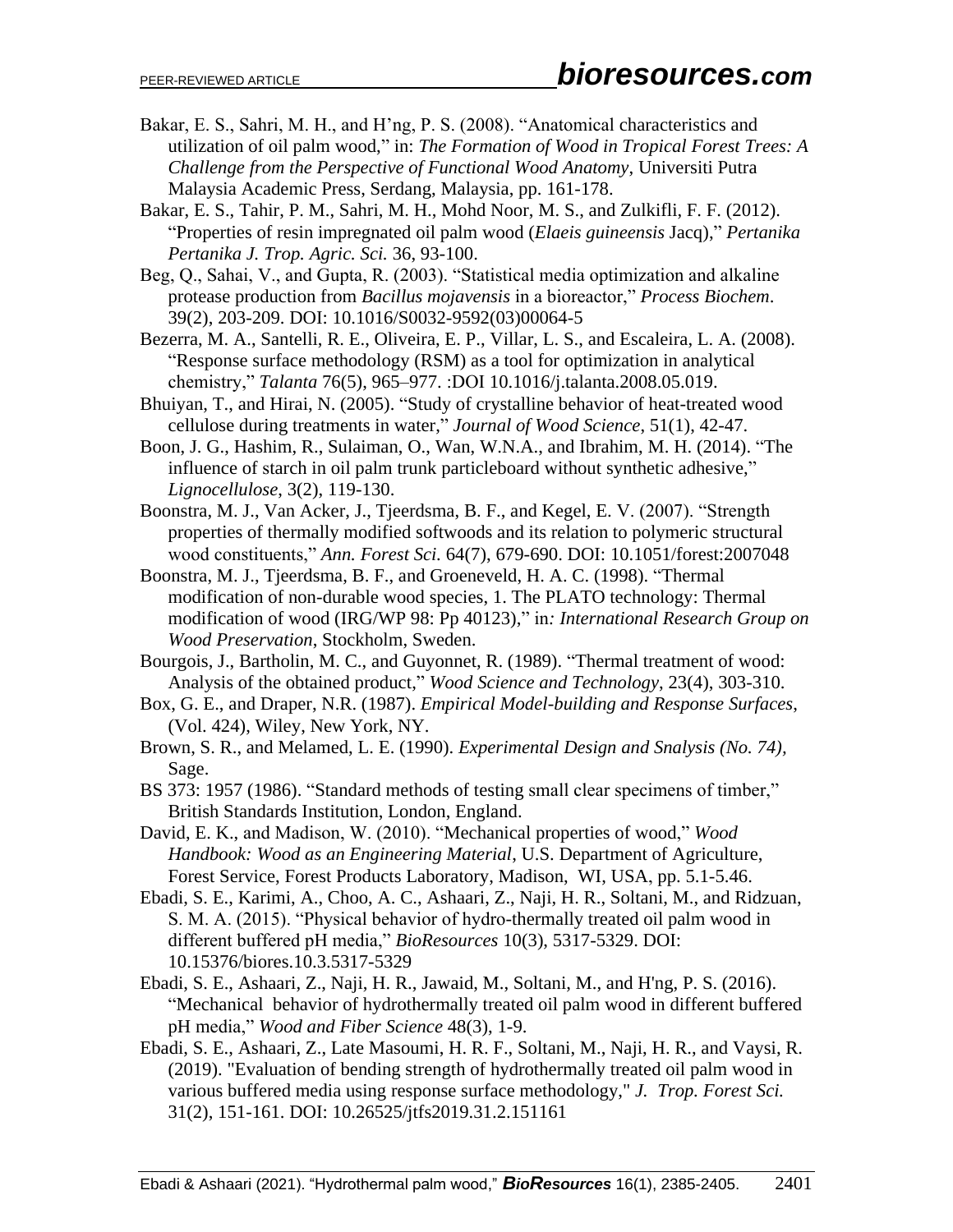- Endo, K., Obataya, E., Zeniya, N., and Matsuo, M. (2016). "Effects of heating humidity on the physical properties of hydrothermally treated spruce wood," *Wood Sci. Technol.* 50(6), 1161-1179. DOI: 10.1007/s00226-016-0822-4
- Erwinsyah, V. (2008). *Improvement of Oil Palm Trunk Properties Using Bioresin*, Ph.D*.*  Dissertation, Technische Universitat Dresden, Germany.
- Esteves, B., and Pereira, H. (2008). "Wood modification by heat treatment: A review," *BioResources*, 4(1), 370–404.
- Esteves, B., Graça, J., and Pereira, H. (2008b). "Extractive composition and summative chemical analysis of thermally treated eucalypt wood," *Holzforschung*, (62), 344-351. DOI: 10.1515/HF.2008.057.

Garrote, G., Dominguez, H., and Parajo, J. C. (1999). "Hydrothermal processing of lignocellulosic materials," *Holz. Roh. Werkst.* 57(3), 191-202. DOI: 10.1007/s001070050039

- Gündüz, G., Aydemir, D., and Karakas, G. (2009). "The effects of thermal treatment on the physical properties of wild pear (*Pyrus elaeagnifolia* Pall.) wood and changes in physical properties," *Mater. Des.* 30(10), 4391- 4395. DOI: 10.1016/j.matdes.2009.04.005.
- Halimahton, M., and Ahmad, A.R. (1990). "Carbohydrates in the oil palm stem and their potensial use," *Journal of Tropical Forest Science*, 2(3), 220–226.
- Hartley, C. W. S. (1988). *The Oil Palm (Elaeis guineensis Jacq.)*, 3<sup>rd</sup> Ed., Longmans, Green and Co., Ltd., London, England, pp. 37-49.
- Hill, C. A. S. (2007). *Wood Modification: Chemical, Thermal and Other Processes*, Vol. 5, John Wiley & Sons, Chichester, England.
- Husin, M., Zakaria, Z.Z., and Hasan, A. H. (1985). "Potentials of oil palm by-products as raw materials for agro-based industries," in: *Proceedings of the National Symposium on Oil Palm By-Products for Agro-Based Industries*. Kuala Lumpur, Palm Oil Research Institute of Malaysia, Bangi. PORIM Bulletin, (11), 7–15.
- Khuri, A. I., and Cornell, J. A. (1996). *Response Surfaces, Design and Analyses*, 2nd Ed., Marcel Dekker Inc., New York, NY, USA.
- Khuri, A. I., and Mukhopadhyay, S. (2010). "Response surface methodology," *Wiley Interdiscip. Rev. Comput. Stat.* 2(2), 128-149. DOI: 10.1002/wics.73 10.1002/wics.73
- Killmann, W., and Lim, S. C. (1985). "Anatomy and properties of oil palm stem," in: *Proceedings of the National Symposium of Oil Palm By-Products for Agro based Industries*, Kuala Lumpur. PORIM Bulletin, (11), 18-42.
- Kim, G., Yun, K., and Kim, J. (1998). "Effect of heat treatment on the decay resistance and the bending properties of radiata pine sapwood," *Material and Organismen*  32(2), 101-108.
- Kocaefe, D., Chaudbry, B., Poncsak, S., Bouazara, M., and Pichette, A. (2007). "Therogravimetric study of high temperature treatment of aspen: Effect of treatment parameters on mass loss and mechanical properties," *J.Mater Sci*, (42), 854-866.
- Loh, Y. F., Paridah, M. T., Hoong, Y. B., and Choo, A. C. Y. (2011). "Effects of treatment with low molecular phenol formaldehyde resin on the surface characteristics of oil palm (*Elaeis quineensis*) stem veneer," *Mater. Des.* 32(4), 2277- 2283. DOI: 10.1016/j.matdes.2010.11.014
- Lothar, C., and Alexander P. (2013). "Determination of dimensional stability of thermally modified beech (*Fagus sylvatica L.*) and spruce (*Picea abies L.*) wood," Conference Agenda (Poster), *Wood Modification*, Network in Baltic Sea Region, Romania.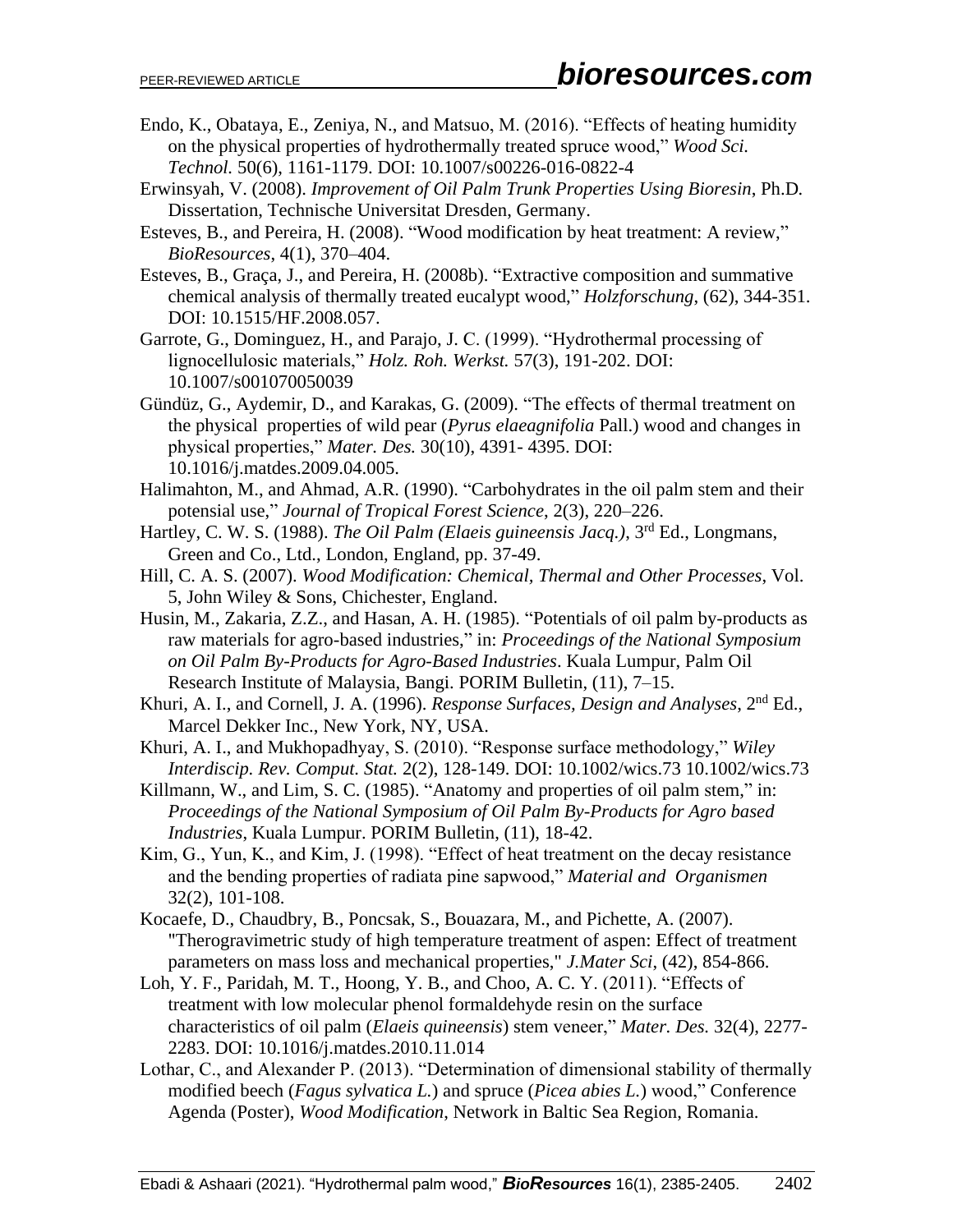- Mason, R. L., Gunst, R. F., and Hess, J. L. (2003). "Statistical design and analysis of experiments," in: *Eighth Applications to Engineering and Science*, 2<sup>nd</sup> Ed., John Wiley & Sons, Hoboken, NJ, USA, pp. 568-591.
- Mohebby, B., and Sanaei, I. (2005). "Influences of the hydro-thermal treatment on physical properties of beech wood (*Fagus orientalis*)," in: *Annual Meeting Bangalore* (Vol. 36).
- Myers, R. H., and Montgomery, D. C. (2002)." *Response Surface Methodology: Process*  and Product Optimization Using Designed Experiments, 2<sup>nd</sup> Ed., John Wiley & Sons, New York, NY, USA.
- Nordin, M. Y., Venkatesh, V. C., Sharif, S., Elting, S., and Abdullah, A. (2004). "Application of response surface methodology in describing the performance of coated carbide tools when turning AISI 1045 steel," *J. Mater. Process. Technol.* 145(1), 46–58. [DOI:](https://doi/) 10.1016/S0924-0136(03)00861- 6.
- Paridah, M. T., Loh, Y. F., Jalaluddin, H., and Zaidon, A. (2006). "Improving the performance of oil palm trunk plywood by optimising the veneer density distribution," in: *Processing on Second International Symposium on Veneer Processing and Products*, May 9 and 10, 2006. Vancouver, BC, Canada, pp. 389-396.
- Poncsak, S., Kocaefe, D., Bouazara, M., and Pichette, A. (2006). "Effect of high temperature treatment on the physical properties of birch (*Betula papyrifera*)," *Wood Sci*. *Technol*. 40(8), 647-663. DOI: 10.1007/s00226-006-0082-9
- Oltean, L., Teischinger, A., and Hansmann, C. (2007). "Influence of temperature on cracking and mechanical properties of wood during wood drying – A review," *BioResources* 2(4), 789-811.
- Salim, N., Hashim, R., Sulaiman, O., Nordin, N. A., Ibrahim, M., Akil, H. M., and Hiziroglu, S. (2013). "Effect of steaming on some properties of compressed oil palm trunk lumber," *BioResources*, 8(2), 2310-2324.
- Saliman, M. A. R., Ashaari, Z., Bakar, E. S., Hua, L. S., Tahir, P. M., Halip, J. A., and Leemon, N. F. (2017). "Hydrothermal treatment of oil palm wood: Effect of treatment variables on dimensional stability using response surface methodology," *J. Oil Palm Res.* 29(1), 130-135.
- Sandberg, D., and Navi, P. (2007). *Introduction to Thermo-Hydro-Physical (THM) Wood Processing*, Växjö University Skog & Trä, Växjö, Sweden.
- Shams, M., and Yano, H. (2004). "Compressive deformation of wood impregnated with low molecular weight phenol formaldehyde (PF) resin II: Effects of processing parameters," *J. Wood Sci.* 50(4), 343-350. DOI: 10.1007/s10086-003-0571-5.
- Siti, N. S. (2009). "Effect of cold setting adhesives and glue spread on properties of oil palm trunk laminated veneers," Master dissertation. Universiti Sains Malaysia.
- Sundqvist, B., Karlsson, O., and Westermark, U. (2006). "Determination of formic-acid and acetic acid concentrations formed during hydrothermal treatment of birch wood and its relation to colour, strength and hardness," *Wood Sci. Technol.* 40(7), 549-561. DOI: 10.1007/s00226-006-0071-z.
- Syrjänen, T., and Oy, K. (2001). "Production and classification of heat Treated Wood in Finland. Review on Heat Treatment of wood," in: *Cost Action E 22, Proceeding of Special Seminar Held in Antibes*, February 2001, France, 7-15.
- Taghiyari, H. R., Rangavar, H., and Bibalan, O. F. (2011). "Effect of nano-silver on reduction of hot-pressing time and improvement in physical and mechanical properties of particleboard," *BioResources*, 6(4), pp.4067-4075.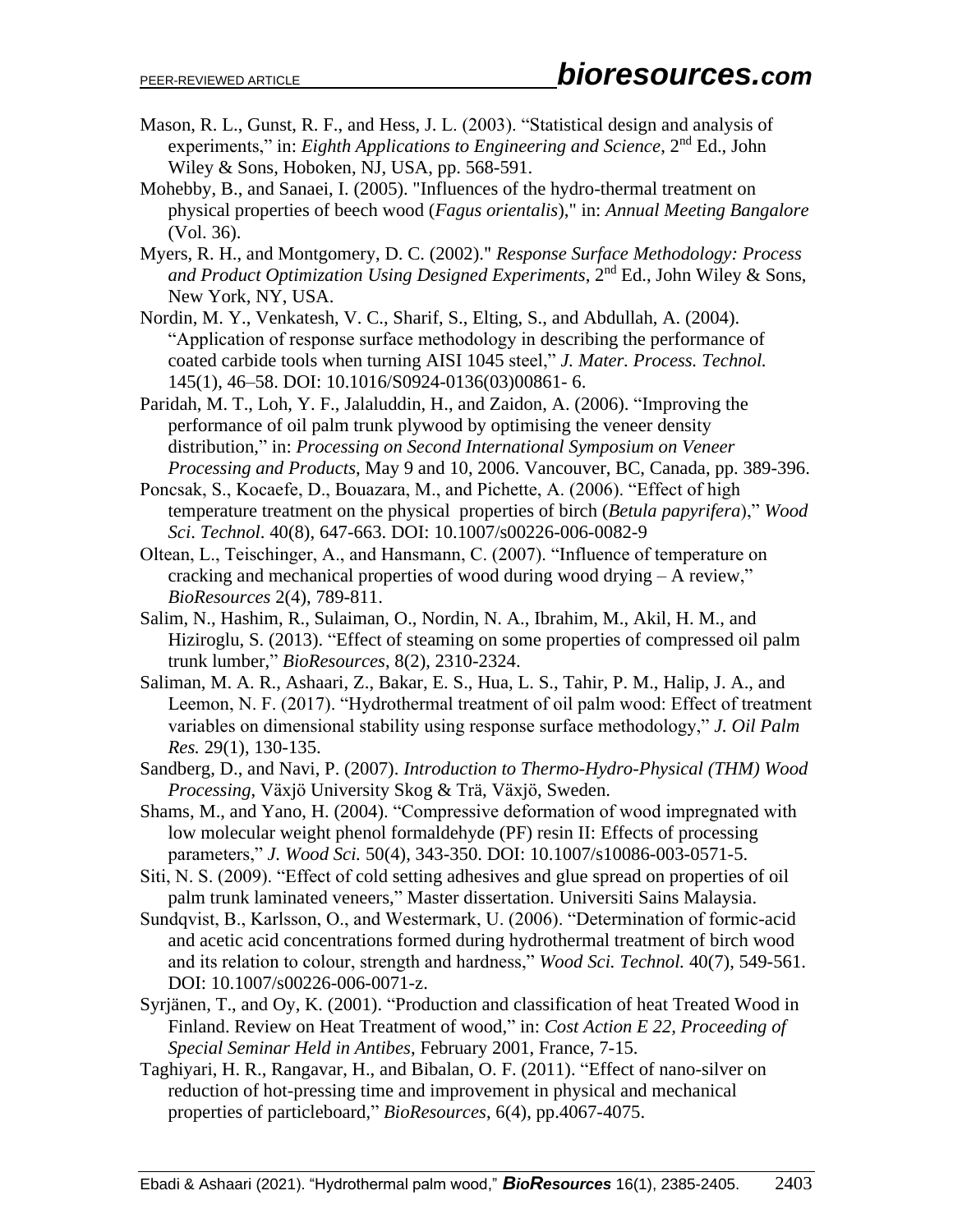- Talaei, A. (2010). *Effects of Hydrothermal Treatment in Buffered Medium on Natural Durability and Physical Properties of Beech Wood*, Ph.D. Dissertation, University of Tehran, Tehran, Iran.
- Talaei, A., and Karimi, A. (2012a). "Chemical analysis of hydrothermally treated beech wood in buffered media (IRG/WP43 Conference)," in: *International Research Group on Wood Preservation*, Kuala Lumpur, Malaysia.
- Talaei, A., and Karimi, A. (2012b). "Physical properties of hydrothermally treated beech wood in buffered media (IRG/WP43)," in: *International Research Group on Wood Preservation*, Kuala Lumpur, Malaysia.
- Talaei, A., and Karimi, A. (2012c). "Mechanical properties of hydrothermally treated beech wood in buffered mediums (IRG/WP 12-40597)," in: *International Research Group on Wood Preservation*, Kuala Lumpur, Malaysia.
- Talaei, A., Karimi, A., and Thevenon, M. F. (2013). "Influence of heat treatment medium on fungal resistance of beech wood (IRG/WP 13-40643)," in: *International Research Group on Wood Preservation*, Stockholm, Sweden.
- Talaei, A., Karimi, A., and Paridah, M. T. (2014). *Heat Treatment of Wood: Methods and Properties*, Universiti Putra Malaysia Press, Serdang, Malaysia.
- Talaei, A., and Karimi, A. (2015). "Compression strength, hardness and shear strength of heat treated beech (*Fagus orientalis*) wood in buffered mediums," *International Journal of Mechanical and Production Engineering* 3(2), 6-9.
- Talaei, A., and Yaghoobi, K. (2009). "Physical and mechanical properties of hydrothermally modified beech (*Morus alba* L.) Wood," *International Research Group on Wood Preservation*, IRG/WP 09-40425, Stockholm, Sweden.
- Tjeerdsma, B. F., and Militz, H. (2005). "Chemical changes in hydrothermal treated wood: FTIR analysis of combined hydrothermal and dry heat-treated wood," *Holz. Roh. Werkst.* 63(2), 102-111. DOI: 10.1007/s00107-004-0532-8.
- Tjeerdsma, B. F., Boonstra, M., Pizzi, A., Tekely, P., and Militz, H. (1998a). "Characterisation of thermally modified wood: molecular reasons for wood performance improvement. CP-MAS 13C NMR characterisation of thermal modified wood," *Holz als Roh- und Werkstoff*, 56(3), 149-153. DOI: 10.1007/s001070050287.
- Tjeerdsma, B. F., Boonstra, M., and Militz, H. (1998b). "Thermal modification of nondurable wood species 2. Improved wood properties of thermally treated wood. International research group on wood preservation," in: *Maastricht.* The Netherlands, 14-19. N IRG/WP 98- 40124.
- Tomimura, Y. (1992). "Chemical characteristics and utilization of oil palm trunks," *JARQ*, 25(4), 283-288.
- Wang, J. Y., and Cooper, P. A. (2005). "Effect of oil type, temperature and time on moisture properties of hot oil-treated wood," *Holz. Roh. Werkst.* 63(6), 417-422. DOI: 10.1007/s00107-005-0033-4
- Widiarti, L., Gea, S., and Wirjosentono, B. (2015). "Mechanical properties of oil palm trunk by reactive compregnation method with dammar resin," *International Journal of PharmTech Research.* 8(1), 74-79.
- Wikberg, H., and Maunu, S. L. (2004). "Characterisation of thermally modified hard- and softwoods by 13C CPMAS NMR," *Carbohydr Polym* (58), 461-466.
- Wu, T. Y., Mohammad, A. W., Jahim, J. M., Anuar, N. (2009). "Optimized reuse and bioconversion from retentate of pre-filtered palm oil mill effluent (POME) into microbial protease by *Aspergillus terreus* using response surface methodology," *Journal of Chemical Technology and Biotechnology* 84(9), 1390-1396.